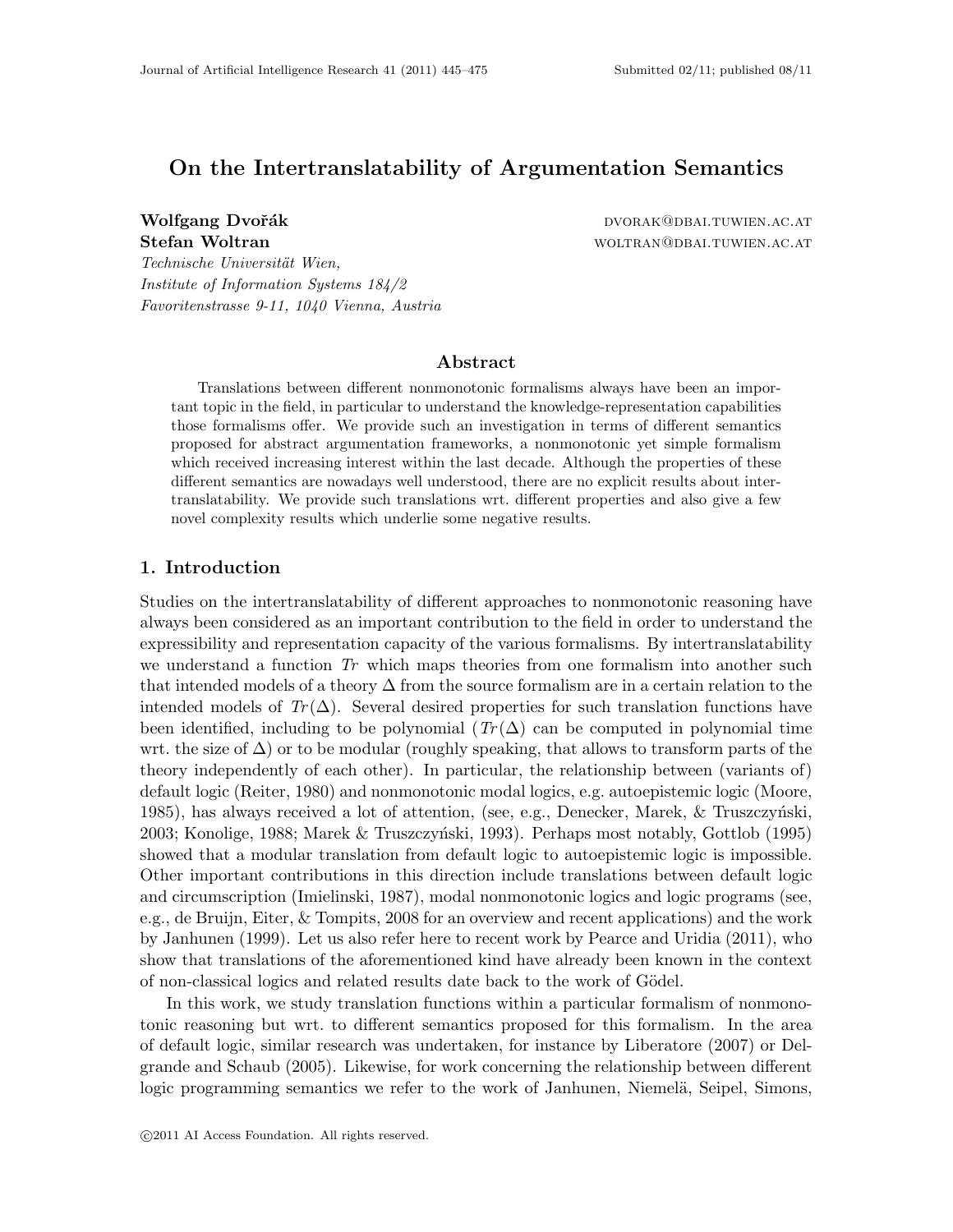#### Dvořák & Woltran

and You (2006) and the references therein. The formalism we focus on in this paper are Dung's argumentation frameworks (Dung, 1995) which received increasing interest within the last decade. In a nutshell, such argumentation frameworks (AFs, for short) represent abstract statements<sup>1</sup> together with a relation denoting attacks between them. Different semantics provide different ways to solve the inherent conflicts between statements by selecting acceptable subsets — usually called extensions — of them. Several such semantics have already been proposed by Dung in his seminal paper (Dung, 1995), but also alternative approaches play a major role nowadays (see, e.g., Baroni, Dunne, & Giacomin, 2011; Baroni, Giacomin, & Guida, 2005; Caminada, 2006; Dung, Mancarella, & Toni, 2007; Verheij, 1996). Compared to other nonmonotonic formalisms (which are built on top of classical logical syntax), argumentation frameworks are a much simpler formalism (in the end, they are just directed graphs). However, this simplicity made them an attractive modeling tool in several diverse areas, like formalizations of legal reasoning (Bench-Capon & Dunne, 2005) or multi-agent negotiation (Amgoud, Dimopoulos, & Moraitis, 2007).

In the field of argumentation, intertranslatability has mainly been studied in connection with generalizations of Dung's argumentation frameworks. By generalization we mean here the augmentation of simple frameworks by further concepts as priorities or additional relations between arguments. In this context, translations were used to show that proposed semantics for such generalizations are in a close relation with the corresponding semantics of standard AFs. In other words, given such a generalized AF one is interested in translating them to standard AFs while preserving semantics. Such translations have been discussed, for instance, in terms of bipolar AFs (Cayrol & Lagasquie-Schiex, 2009), valuebased AFs (Bench-Capon & Atkinson, 2009), AFs with recursive attacks (Baroni, Cerutti, Giacomin, & Guida, 2011), or abstract dialectical frameworks (Brewka, Dunne, & Woltran, 2011). A recent exception where intertranslatability within Dung AFs is discussed, is the work by Baumann and Brewka (2010), who consider to enforce a desired extension in Dung AFs by adding new arguments and switching semantics. From a slightly different perspective, also the work by Gabbay (2009) is related, since it investigates the substitution of an argumentation framework as a node in another framework.

We focus here exclusively on standard argumentation frameworks and have the following main objective: Given an AF F and argumentation semantics  $\sigma$  and  $\sigma'$ , find a function Tr such that the  $\sigma$ -extensions of F are in certain correspondence to the  $\sigma'$ -extensions of  $Tr(F)$ . We believe that such results are important from different points of view.

Firstly, consider there is an advanced argumentation engine for a semantics  $\sigma'$ , but one wants to evaluate an AF F wrt. to a different semantics  $\sigma$ . Then, it might be a good plan to transform F in such a way into an AF F' such that evaluating F' wrt. semantics  $\sigma'$  allows for an easy reconstruction of the  $\sigma$ -extensions of F. If the required transformations are efficiently computable, this leads to a potentially more successful approach than implementing a distinguished algorithm for the  $\sigma$ -semantics from scratch. Figure 1 illustrates this idea. The concept of a filter is required in case  $Tr(F)$  introduces further arguments (which thus might appear in the  $\sigma'$ -extensions of  $Tr(F)$  in the course of the translation making a filter-

<sup>1.</sup> In general, arguments are not considered as simple statements but contain a number of reasons that lead to a conclusion (see, e.g., Besnard & Hunter, 2001; Caminada & Amgoud, 2007). However, for the purpose of this work, we will treat arguments as atomic entities thus abstracting from their internal structure.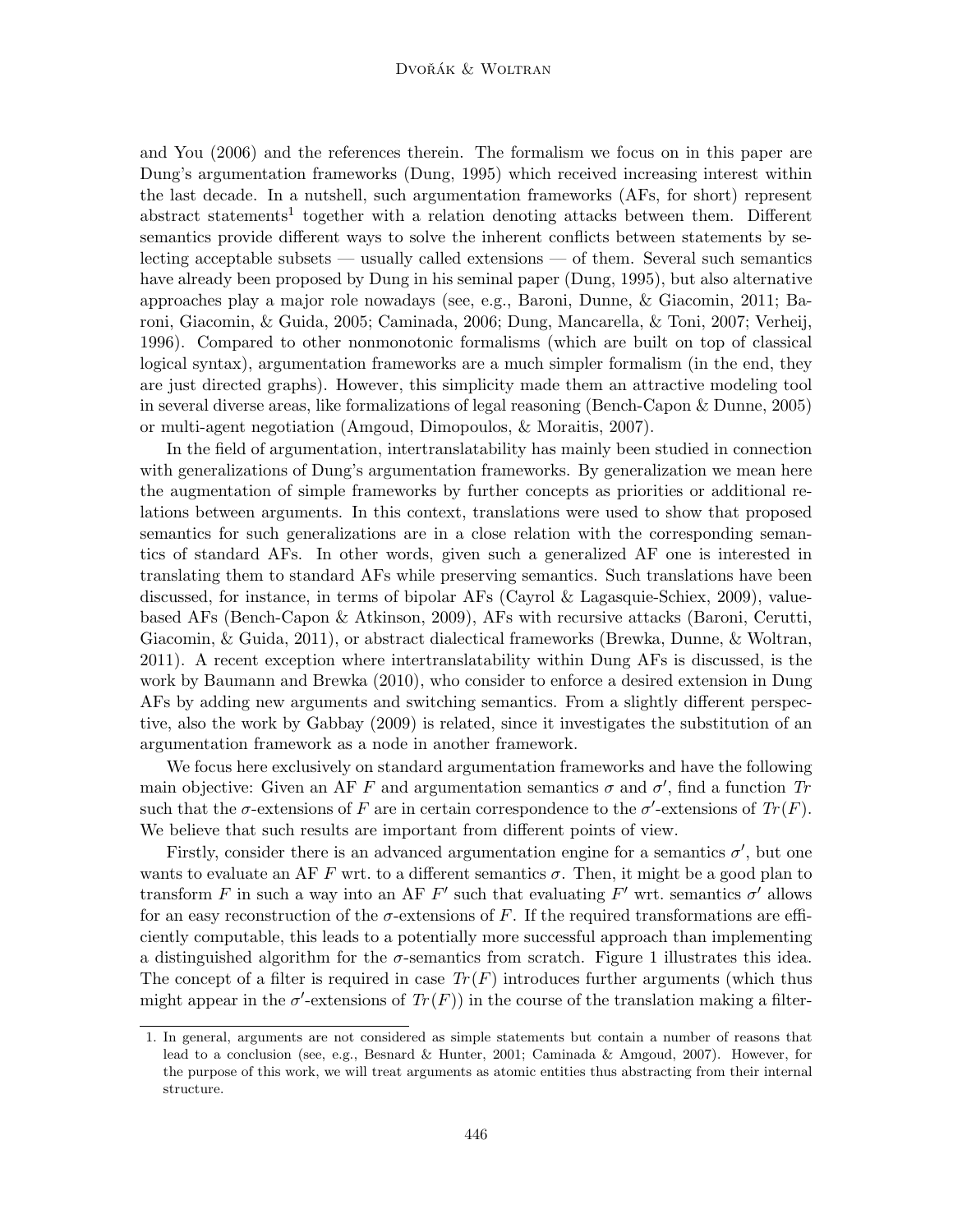

Figure 1: Solver for semantics  $\sigma$ .

ing of these new arguments necessary to obtain the desired original extensions. However, we will also consider translations for which such a back-translation is not necessary.

A second motivation of our work is concerned with meta(level) argumentation (see, e.g., Modgil & Bench-Capon, 2011; Villata, 2010) which can be explained as follows: "A meta-level Dung argumentation framework is itself instantiated by arguments that make statements about arguments, their interactions, and their evaluation in an object-level argumentation framework"(Modgil & Bench-Capon, 2011). The translations we shall present here exactly fit into this picture in the sense that we have to model certain features of a semantics  $\sigma$  within another semantics  $\sigma'$ , when giving a translation from  $\sigma$  to  $\sigma'$ . To have a more concrete example, let  $\sigma'$  be the complete semantics and  $\sigma$  denote stable semantics (we will provide the formal details about the different semantics in Section 2; for the sake of this illustration the details are not required). Then, the transformation has to capture the concept of admissibility (informally speaking, a set of arguments has to defend itself) which is implicitly present in complete semantics by a suitable introduction of new arguments, such that stable semantics can perform such a type of reasoning. In other words, translatability results between different semantics of AFs yield an understanding of how certain properties, which are specified implicitly within one semantics, can be made (syntactically) explicit within an AF in order to make these properties amenable to another semantics.

As a third important application of our work, we consider situations where different semantics of argumentation have to be dealt with simultaneously. This might be the case if different agents share their views about a certain situation (modeled as AFs) but these agents use different semantics to reason over their frameworks. As well, the problem of combining frameworks which have been constructed under the assumption that they will be evaluated under different semantics falls into a possible application area of our work.

Finally, we emphasize that understanding which translations can be efficiently performed wrt. different semantics complements the picture about expressibility of argumentation semantics. For instance, if there exists an efficient translation from semantics  $\sigma$  to semantics σ', but there is no such translation in the other direction, σ could be understood as more expressible than  $\sigma'$ , although complexity analysis for typical decision problems associated to AFs does not show any difference between  $\sigma$  and  $\sigma'$ . As an example consider semi-stable and stage semantics. For both semantics the credulous acceptance problem is  $\Sigma_2^P$ -complete and the skeptical acceptance problem is  $\Pi_2^P$ -complete (Dvořák & Woltran, 2010). But when considering what we call efficient exact translations one can map stage semantics to semistable semantics but not vice versa. Thus semi-stable semantics are more expressible than stage semantics wrt. efficient exact translations. However we will argue that the notion of exact translations may be too restrictive for comparing the expressibility of argumentation semantics.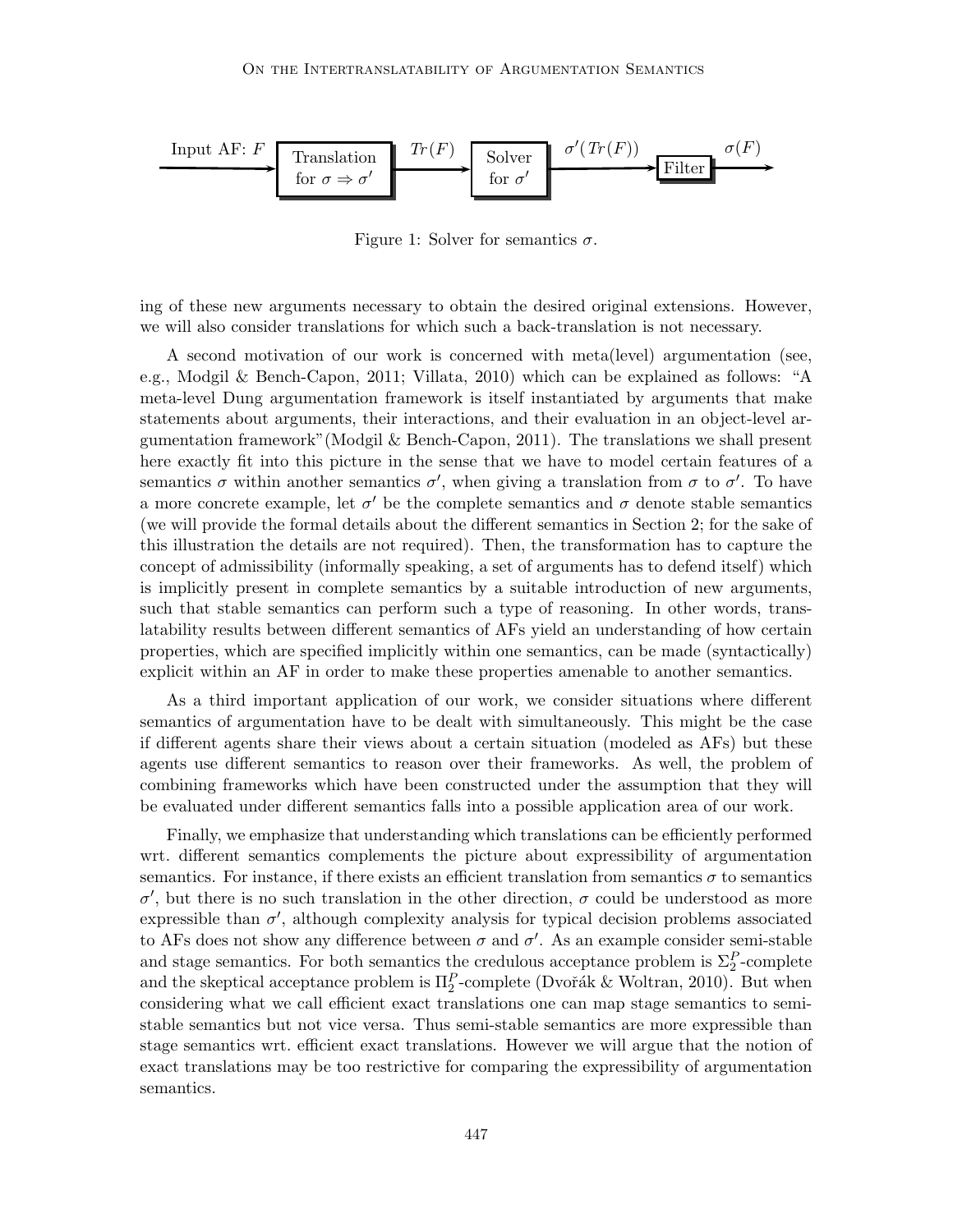Beside these aspects of motivation, we would like to mention that positive results on intertranslations indicate a certain form of independence of semantics in argumentation. This is of particular importance, having in mind that the argumentation community nowadays is overwhelmed with different proposals of semantics. Thus understanding the basic principles underlying different semantics is crucial, and we believe the results provided in this paper contribute to this question.

The organization of the remainder of the paper and its main contributions are as follows:

- In Section 2, we introduce argumentation frameworks and the different semantics we deal with in this paper. We also review known complexity results which we complement in the sense that we show some of the known tractable problems to be  $P$ -hard; a fact we will use for some impossibility results in Section 5.
- Section 3 defines properties for translations basically along the lines of Janhunen (1999). In particular, we consider here as desired properties efficiency (the translation can be computed in logarithmic space wrt. the given AF), modularity (the translation can be done independently for certain parts of the framework) and faithfulness (there should be a clear correspondence between the extensions of the translated AF and the original AF). However, we also consider some additional features which are needed to deal with some of the argumentation semantics (for instance, the admissible semantics always yields the empty set as one solution; thus filtering such an entire solution is necessary).
- Section 4 contains our main results, in particular we provide translations between Dung's original semantics (admissible, preferred, stable, complete, grounded), stage semantics (Verheij, 1996) and semi-stable semantics (Caminada, 2006). We analyze these translations wrt. the properties mentioned above using as minimal desiderata efficiency and (a particular form of) faithfulness.
- As already mentioned, Section 5 then provides negative results, i.e. we show that certain translations between semantics are not possible. Some of these impossibility results make use of typical complexity-theoretic assumptions; others are genuine due to the different properties of the compared semantics.
- Finally, in Section 6 we conclude the paper with a summary and discussion of the presented results. As well, an outlook to potential future work is given there.

## 2. Argumentation Frameworks

In this section we introduce (abstract) argumentation frameworks (Dung, 1995) and recall the semantics we study in this paper (see also Baroni & Giacomin, 2009, for an overview). Moreover, we highlight and complement complexity results for typical decision problems associated to such frameworks.

**Definition 1.** An argumentation framework (AF) *is a pair*  $F = (A, R)$  where A *is a nonempty set of arguments* <sup>2</sup> *and*  $R \subseteq A \times A$  *is the attack relation. For a given*  $AF F = (A, R)$ 

<sup>2.</sup> For technical reasons we only consider AFs with  $A \neq \emptyset$ .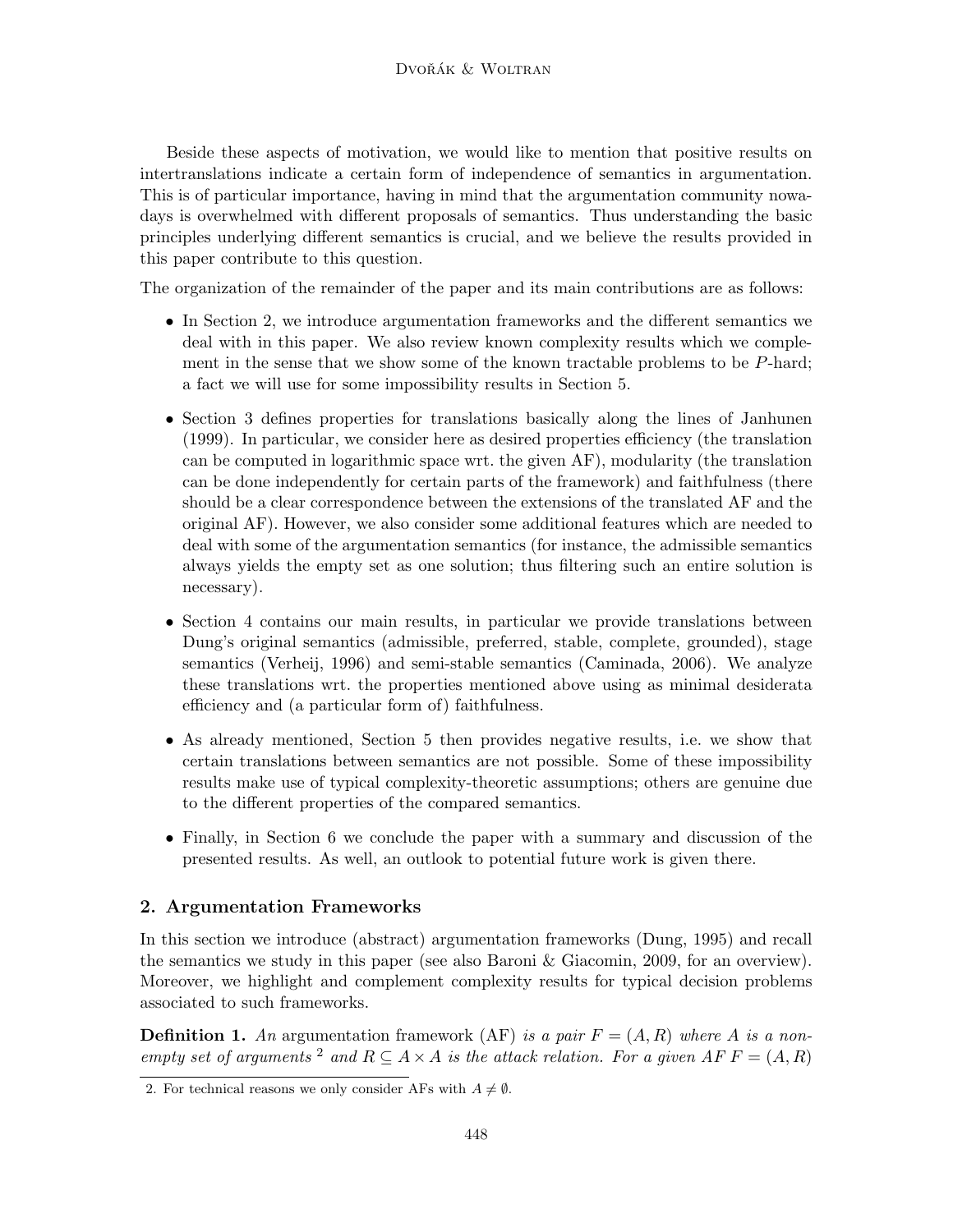*we use*  $A_F$  *to denote the set* A *of its arguments and*  $R_F$  *to denote its attack relation* R. The *pair*  $(a, b) \in R$  *means that* a *attacks* b.

*We sometimes use the notation*  $a \rightarrow^R b$  *instead of*  $(a, b) \in R$ *. For*  $S \subseteq A$  *and*  $a \in A$ *, we also write*  $S \rightarrow^R a$  *(resp.*  $a \rightarrow^R S$ *) in case there exists an argument*  $b \in S$ *, such that*  $b \rightarrow R$  a *(resp.* a  $\rightarrow R$  b). In case no ambiguity arises, we use  $\rightarrow$  instead of  $\rightarrow R$ .

An AF can naturally be represented as a directed graph. Semantics for argumentation frameworks are given via a function  $\sigma$  which assigns to each AF  $F = (A, R)$  a set  $\sigma(F) \subseteq 2^A$ of extensions. We shall consider here for  $\sigma$  the functions *stb*, *adm*, *prf*, *com*, *grd*, *stg*, and *sem* which stand for stable, admissible, preferred, complete, grounded, stage, and respectively, semi-stable semantics. Before giving the actual definitions for these semantics, we require a few more formal concepts.

**Definition 2.** Given an AF  $F = (A, R)$ , an argument  $a \in A$  is defended *(in* F) by a set  $S \subseteq A$  *if for each*  $b \in A$ *, such that*  $b \rightarrow a$ *, also*  $S \rightarrow b$  *holds. Moreover, for a set*  $S \subseteq A$ *, we define the* range of S, denoted as  $S_R^+$ , as the set  $S \cup \{b \mid S \rightarrow b\}$ .

We continue with the definitions of the considered semantics. Observe that their common feature is the concept of conflict-freeness, i.e. arguments in an extension are not allowed to attack each other.

**Definition 3.** Let  $F = (A, R)$  be an AF. A set  $S \subseteq A$  is conflict-free (in F), if there are *no*  $a, b \in S$ *, such that*  $(a, b) \in R$ *. For such a conflict-free set* S, it holds that

- $S \in stb(F)$ , if for each  $a \in A \setminus S$ ,  $S \rightarrowtail a$ , i.e.  $S_R^+ = A$ ;
- $S \in adm(F)$ , if each  $a \in S$  is defended by S;
- $S \in prf(F)$ *, if*  $S \in adm(F)$  *and there is no*  $T \in adm(F)$  *with*  $T \supset S$ *;*
- $S \in com(F)$ , if  $S \in adm(F)$  and for each  $a \in A$  that is defended by  $S, a \in S$ ;
- $S \in \text{grd}(F)$ , if  $S \in \text{com}(F)$  and there is no  $T \in \text{com}(F)$  with  $T \subset S$ ;
- $S \in stg(F)$ , if there is no conflict-free set T in F, such that  $T_R^+ \supset S_R^+$ ;
- $S \in sem(F)$ , if  $S \in adm(F)$  and there is no  $T \in adm(F)$  with  $T_R^+ \supset S_R^+$ .

*For all semantics*  $\sigma$ *, the sets defined above are the only ones in*  $\sigma(F)$ *.* 

We recall that for each AF  $F$ ,

$$
stb(F) \subseteq sem(F) \subseteq prf(F) \subseteq com(F) \subseteq adm(F)
$$

holds, and that for each of the considered semantics  $\sigma$  except stable semantics,  $\sigma(F) \neq \emptyset$ holds. The grounded semantics always yields exactly one extension. Moreover if an AF has at least one stable extension then its stable, semi-stable, and stage extensions coincide.

*Example* 1. Consider the AF  $F = (A, R)$ , with  $A = \{a, b, c, d, e\}$  and  $R = \{(a, b), (c, b),$  $(c, d), (d, c), (d, e), (e, e)$ . The graph representation of F is given as follows.

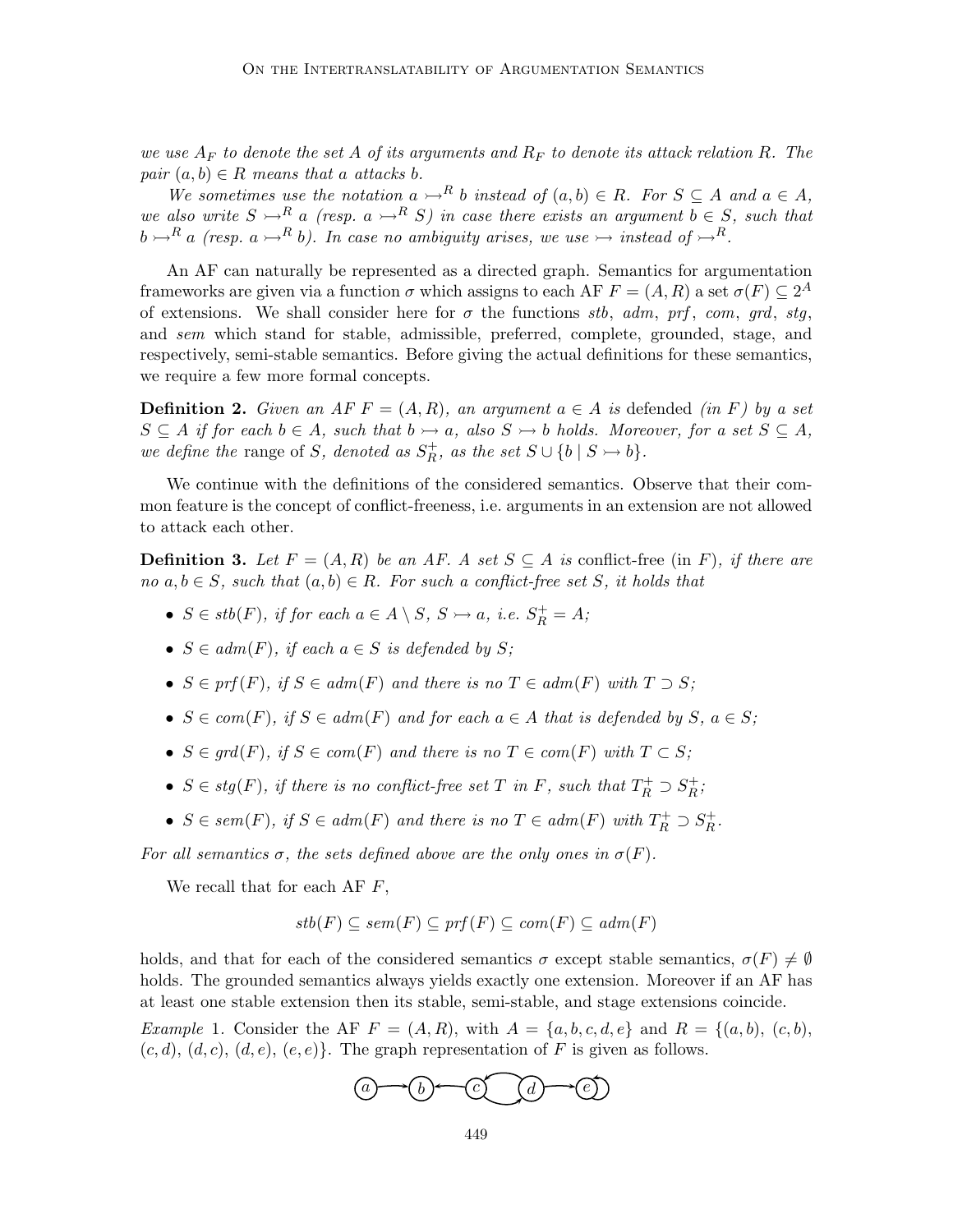

Figure 2: Argumentation framework  $F_{T,z}$  for  $T = \{\rightarrow x, x \land y \rightarrow z, y \land z \rightarrow x\}.$ 

We have  $stb(F) = stg(F) = sem(F) = {\{a,d\}}$ . Further we have as admissible sets of F the collection  $\{\}, \{a\}, \{c\}, \{d\}, \{a, c\}, \{a, d\}, \text{thus } prf(F) = \{\{a, c\}, \{a, d\}\}.$  Finally the complete extensions of F are  $\{a\}$ ,  $\{a, c\}$  and  $\{a, d\}$ , with  $\{a\}$  being the grounded extension of F.  $\Diamond$ 

We now turn to the complexity of reasoning in AFs. To this end, we define the following decision problems for the semantics  $\sigma$  introduced in Definition 3.

- *Credulous Acceptance*  $\text{Cred}_{\sigma}$ : Given AF  $F = (A, R)$  and an argument  $a \in A$ . Is a contained in some  $S \in \sigma(F)$ ?
- *Skeptical Acceptance* Skept<sub> $\sigma$ </sub>: Given AF  $F = (A, R)$  and an argument  $a \in A$ . Is a contained in each  $S \in \sigma(F)$ ?
- *Verification of an extension*  $\forall$ er<sub> $\sigma$ </sub>: Given AF  $F = (A, R)$  and a set of arguments  $S \subseteq A$ . Is  $S \in \sigma(F)$ ?
- *Existence of an extension* Exists<sub> $\sigma$ </sub>: Given AF  $F = (A, R)$ . Is  $\sigma(F) \neq \emptyset$ ?
- *Existence of a nonempty extension*  $\exists \sigma \in S$  Given AF  $F = (A, R)$ . Does there exist a set  $S \neq \emptyset$  such that  $S \in \sigma(F)$ ?

Before giving an overview about known results, we provide a few lower bounds which, to the best of our knowledge, have not been established yet.

**Proposition 1.** *The problems*  $\textsf{Cred}_{\textit{grd}} = \textsf{Skept}_{\textit{grd}}$  as well as  $\textsf{Ver}_{\textit{grd}}$  are P-hard *(under* L*-reductions, i.e. reductions using logarithmic space).*

*Proof.* We use a reduction from the P-hard problem to decide, given a propositional definite Horn theory  $T$  and an atom  $x$ , whether  $x$  is true in the minimal model of  $T$ .

Let, for a definite Horn theory  $T = \{r_l : b_{l,1} \wedge \cdots \wedge b_{l,i_l} \rightarrow h_l \mid 1 \leq l \leq n\}$  over atoms X and an atom  $z \in X$ ,  $F_{T,z} = (A, R)$  be an AF defined as follows:

$$
A = T \cup X \cup \{t\}
$$
  
\n
$$
R = \{(x, x), (t, x) \mid x \in X\} \cup \{(z, t)\} \cup \{(r_l, h_l), (b_{l,j}, r_l) \mid r_l \in T, 1 \le j \le i_l)\}
$$

where t is a fresh argument. See Figure 2 for an example. Clearly the AF  $F_{T,z}$  can be constructed using only logarithmic space in the size of T.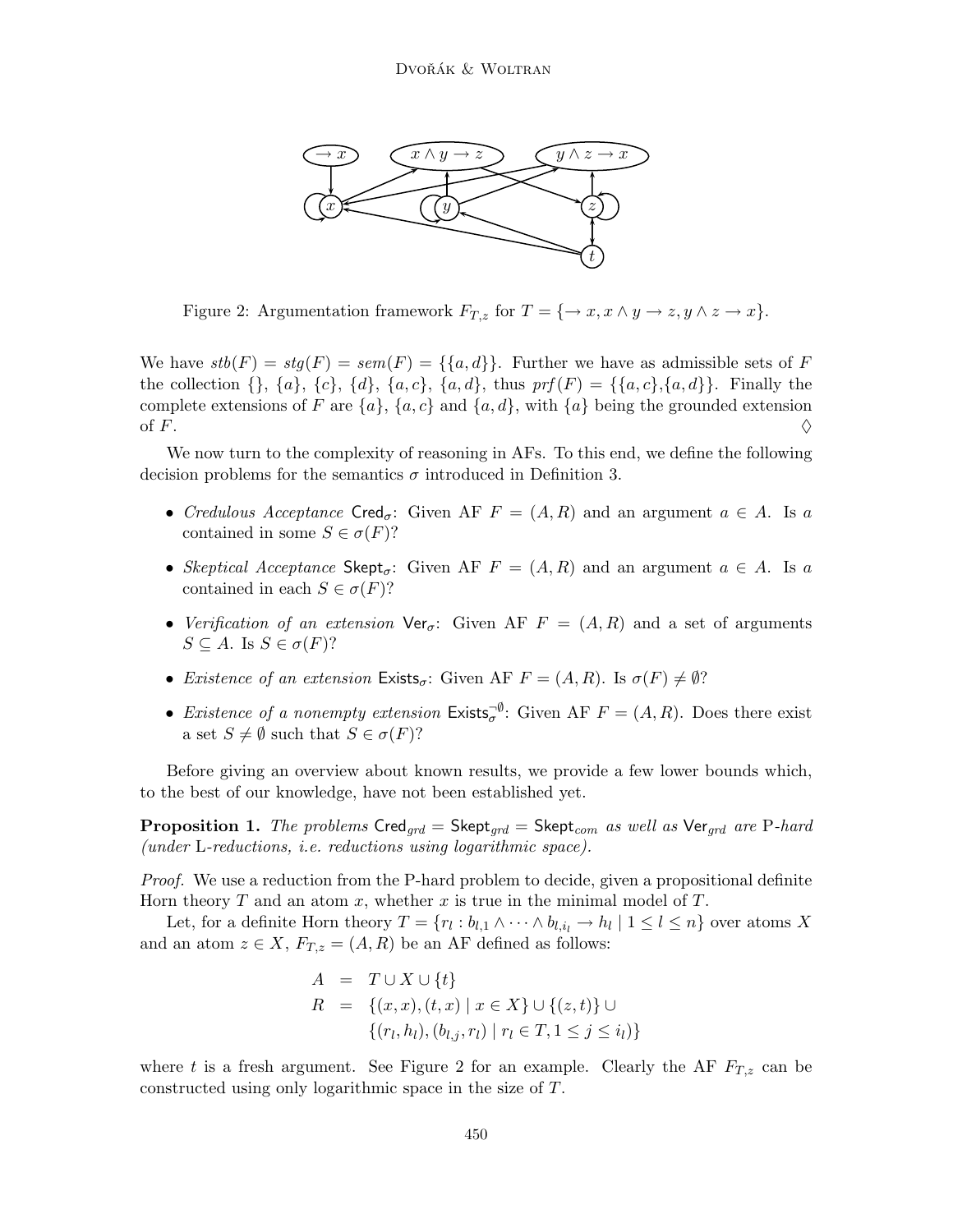In the following we show that z is in the minimal model of  $T$  iff  $t$  is in the grounded extension of  $F_{T,z}$  iff  $grd(F_{T,z}) = \{T \cup \{t\}\}.$ 

First we attend that t is in the grounded extension E of  $F_{T,z}$  iff  $E = \{T \cup \{t\}\}\.$  Obviously the if-direction holds. Thus let us assume  $t \in E$ , then each  $x \in X$  is attacked by E and thus each  $r \in T$  is defended by E. Hence  $E = \{T \cup \{t\}\}.$ 

It remains to show that  $z$  is in the minimal model of  $T$  iff  $t$  is in the grounded extension E of  $F_{T,z}$ . We recall the definition of the characteristic function  $\mathcal{F}_F$  of an AF F, defined as  $\mathcal{F}_F(S) = \{x \in A_F \mid x \text{ is defined by } S\}$ , and that the grounded extension of F is the least fix-point of  $\mathcal{F}_F$ . To show the only-if part, let us assume that z is in the minimal model of T. Thus there exists a finite sequence of rules  $(r_{l_i})_{1 \leq i \leq k}$ , such that (i) for each rule  $r_{l_i}$  and each atom  $b_{l_i,s}$  there exists a rule  $r_{l_j}, j < i$  with  $h_{l_j} = b_{l_i,s}$  and (ii)  $h_{l_k} = z$ . Clearly  $r_{l_1}$  has empty body and thus the corresponding argument has no attackers in  $F_{T,z}$ , i.e.  $r_{l_1} \in E$ . We now claim that for each  $i, 1 \leq i \leq k, r_{l_i} \in E$  holds as well and prove this by induction. To this end, we assume the claim holds for all  $m < i$ , i.e.  $r_{l_m} \in E$ , and thus  $E \rightarrow h_{l_m}$  for  $m < i$  holds. Using (i) we get that for each argument  $a \in A$  with  $a \rightarrow r_{l_i}$ , it holds that  $E \rightarrow a$ . Hence  $r_{l_i} \in E$ . Now in particular  $r_{l_k} \in E$  and by (ii) we have that  $E \rightarrow z$ . As z is the only argument attacking t we also have that  $t \in E$ .

To show the if-part, let us assume that  $t$  is contained in the grounded extensions  $E$  of  $F_{T,z}$ . Then by construction  $E \rightarrowtail z$  and thus there exists an integer k, such that  $\mathcal{F}_F^k(\emptyset) \rightarrowtail z$ and for each  $m < k$ :  $\mathcal{F}_F^m(\emptyset) \not\rightarrow z$ . We claim that for  $1 \leq m \leq k$  and  $x \in X$  it holds that if  $\mathcal{F}_F^m(\emptyset) \rightarrow x$  then x is in the minimal model of T. The proof is by induction on m. As induction base consider  $\mathcal{F}_F(\emptyset)$ . By construction  $\mathcal{F}_F(\emptyset)$  is the set of arguments that correspond to rules in T having empty body. The arguments attacked by  $\mathcal{F}_F(\emptyset)$  are the head atoms of these rules, which are clearly in the minimal model. For the induction step assume that  $\mathcal{F}_F^{m-1}(\emptyset)$  only attacks arguments corresponding to atoms in the minimal model. As  $\mathcal{F}_F^{m-1}(\emptyset) \neq z$  we have  $t \notin \mathcal{F}_F^{m-1}(\emptyset)$ . Let  $x \in X$  be an argument such that  $\mathcal{F}_F^m(\emptyset) \rightarrow x$ , but  $\mathcal{F}_F^{m-1}(\emptyset) \not\rightarrow z$ . Then there exists an  $r_i \in T$  such that  $h_i = x$  and  $r_i \in \mathcal{F}_F^m(\emptyset)$ . By construction of  $F_{T,z}$  we have that the argument  $r_i$  is defended by  $\mathcal{F}_F^{m-1}(\emptyset)$  iff each atom in the body of  $r_i$  is attacked by  $\mathcal{F}_F^{m-1}(\emptyset)$ . Hence, by assumption each atom in the body of  $r_i$ is contained in the minimal model of T. But then the head  $h_i$  of  $r_i$  is in the minimal model of T. Hence, as  $\mathcal{F}_F^k(\emptyset) \rightarrow z$ , we get that z is in the minimal model of T.  $\Box$ 

## Proposition 2. Ver<sub>stg</sub> is coNP-hard.

*Proof.* We prove the assertion by reducing the (NP-hard) problem 3-SAT to the complementary problem of  $\forall \mathbf{e}_{t_{stq}}$ . We assume that a 3-CNF formula is given as a set C of clauses, where each clause is a set over atoms and negated atoms (denoted by  $\bar{x}$ ). For such a CNF  $\varphi$  over variables X, define the AF  $F_{\varphi} = (A, R)$  with

$$
A = X \cup \overline{X} \cup C \cup \{s, t, b\}
$$
  
\n
$$
R = \{(x, \overline{x}), (\overline{x}, x) \mid x \in X\} \cup \{(l, c) \mid l \in c, c \in C\} \cup \{(c, t) \mid c \in C\} \cup \{(s, y), (y, s) \mid y \in A \setminus \{s, b\}\} \cup \{(t, b), (b, b)\}
$$

where  $\bar{X} = \{\bar{x} \mid x \in X\}$  and s, t, b are fresh arguments. See Figure 3 for an illustrating example. We show that  $\varphi$  is satisfiable iff  $\{s\}$  is not a stage extension of  $F_{\varphi}$ . First let us assume  $\varphi$  is satisfiable and let T be any satisfying assignment of  $\varphi$ . Then the set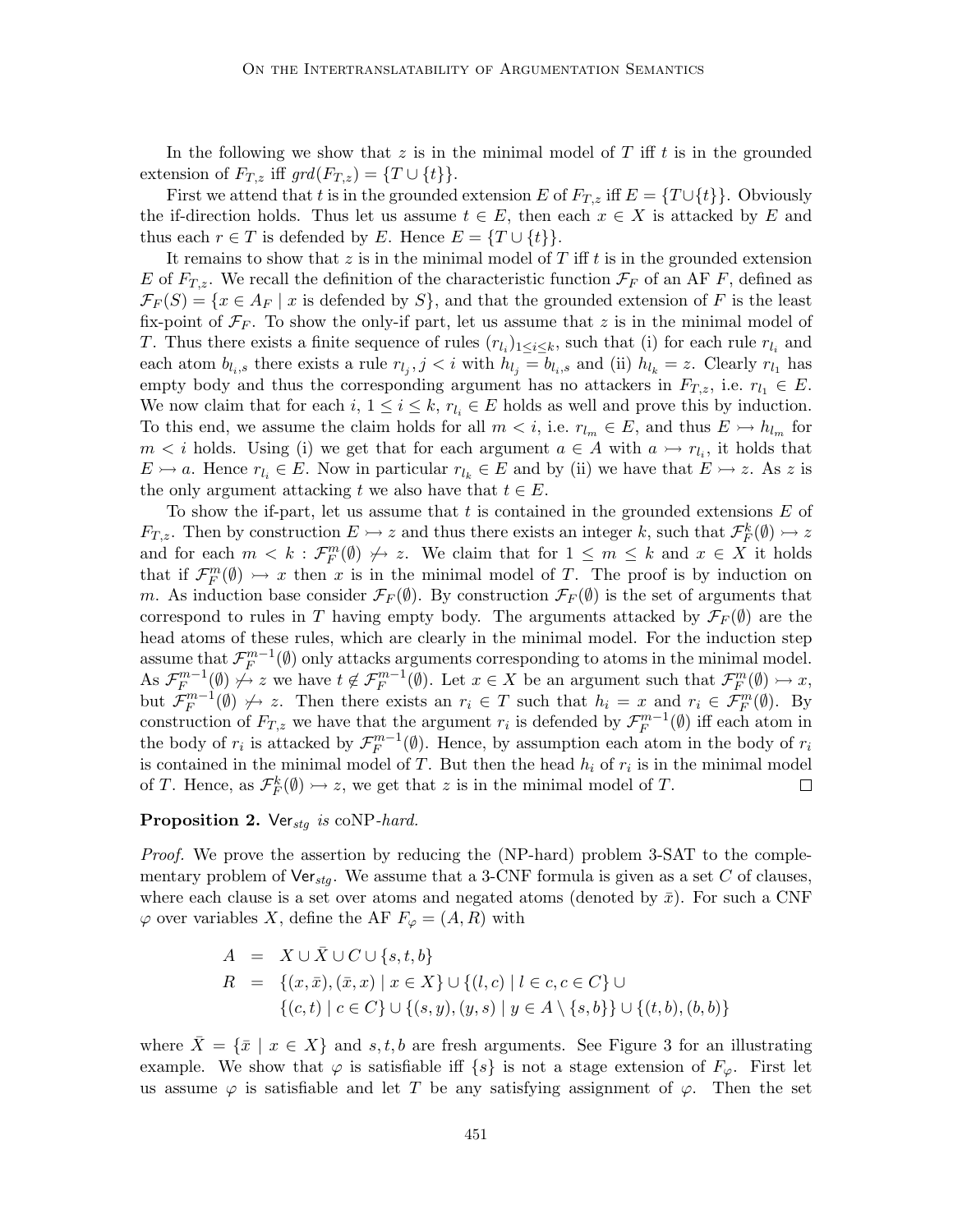

Figure 3: AF  $F_{\{c_1,c_2,c_3\}}$  with  $c_1 = \{x_1,x_2,x_3\}, c_2 = \{\bar{x}_2,\bar{x}_3,\bar{x}_4\}, c_3 = \{\bar{x}_1,x_2,x_4\}.$ 

 $E = \{t\} \cup \{x \mid x \in X, T(x) = true\} \cup \{\bar{x} \mid x \in X, T(x) = false\}$  is a stable extension of  $F_{\varphi}$ , i.e.  $E_R^+ = A$ , and since  $\{s\}_R^+ = A \setminus \{b\}$ ,  $\{s\}$  is not a stage extension of  $F_{\varphi}$ . Now let us assume that  $\{s\}$  is a stage extension. By the same argumentation as above, i.e. using  $\{s\}_R^+ \subset A$ , we get that  $F_{\varphi}$  has no stable extension. But as we have seen before each satisfying assignment of  $\varphi$  corresponds to a stable extension of  $F_{\varphi}$ . Thus we can conclude that  $\varphi$  is unsatisfiable.  $\Box$ 

Together with results from the literature (Coste-Marquis, Devred, & Marquis, 2005; Dimopoulos & Torres, 1996; Dung, 1995; Dunne & Bench-Capon, 2002; Dunne & Caminada,  $2008$ ; Dvořák & Woltran, 2010), we obtain the complexity-landscape of abstract argumentation as given in Table 1.

## 3. Properties for Translations

In what follows, we understand as a translation *Tr* a function which maps AFs to AFs. In particular, we seek translations, such that for given semantics  $\sigma, \sigma'$ , the extensions  $\sigma(F)$  are in a certain relation to extensions  $\sigma'(F)$  for each AF F. To start with, we introduce a few additional properties which seem desirable for such translations. To this end, we define, for

| $\sigma$ | $Cred_{\sigma}$ | Skept $_{\sigma}$ | $Ver_{\sigma}$ | Exists <sub><math>\sigma</math></sub> | Exists <sup>-0</sup> |
|----------|-----------------|-------------------|----------------|---------------------------------------|----------------------|
| grd      | $P-c$           | $P-c$             | $P-c$          | trivial                               | in $L$               |
| stb      | $NP-c$          | $coNP-c$          | in L           | $NP-c$                                | $NP-c$               |
| adm      | $NP-c$          | trivial           | in L           | trivial                               | $NP-c$               |
| com      | $NP-c$          | $P-c$             | in L           | trivial                               | $NP-c$               |
| prf      | $NP-c$          | $\Pi_2^P$ -c      | $coNP-c$       | trivial                               | $NP-c$               |
| sem      | $\Sigma^P_2$ -c | $\Pi_2^P$ -c      | $coNP-c$       | trivial                               | $NP-c$               |
| stg      | $\Sigma^P_2$ -c | $\Pi^P_2$ -c      | $coNP-c$       | trivial                               | in $L$               |

Table 1: Complexity of abstract argumentation ( $\mathcal{C}\text{-}c$  denotes completeness for class  $\mathcal{C}$ ).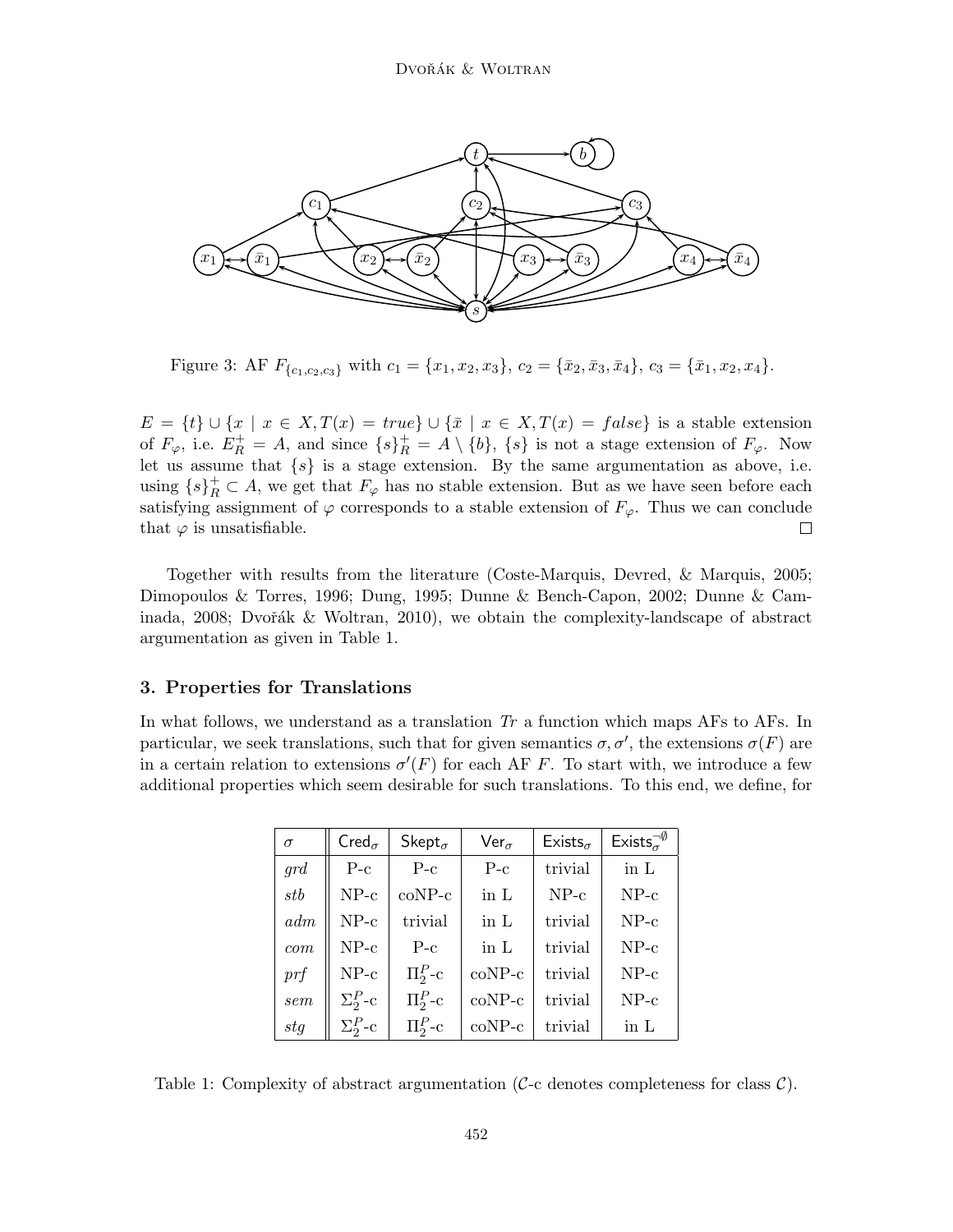AFs  $F = (A, R), F' = (A', R')$ , the union of AFs as  $F \cup F' = (A \cup A', R \cup R')$ , and inclusion as  $F \subseteq F'$  iff jointly  $A \subseteq A'$  and  $R \subseteq R'$ .

Definition 4. *A translation Tr is called*

- efficient *if for every AF F, the AF Tr(F)* can be computed using logarithmic space *wrt.* to  $|F|$ *:*
- covering *if for every AF F, F*  $\subseteq$  *Tr*(*F*);
- embedding *if for every AF F,*  $A_F \subseteq A_{Tr(F)}$  and  $R_F = R_{Tr(F)} \cap (A_F \times A_F)$ ;
- monotone *if for any AFs*  $F, F', F \subseteq F'$  *implies*  $Tr(F) \subseteq Tr(F')$ ;
- modular *if for any AFs*  $F, F', Tr(F) \cup Tr(F') = Tr(F \cup F')$ .

A translation should not reduce the expressiveness of a semantic using some expensive computation. Thus the computational cost of a translation should be less than the computational cost of any semantic under our focus, i.e. less than P. Thus using the class of logarithmic space computable functions is appropriate for our purposes. In addition, one could seek translations which are minimal wrt. certain parameters (for instance, number of additional arguments and attacks). However, we decided not to design our translations towards such aims, since this would partly hide the main intuitions underlying the translations.

While the property of efficiency is clearly motivated, let us spend a few words on the other properties. Covering holding ensures that the translation does not hide some original arguments or conflicts. Being embedding, in addition, ensures that no additional attacks between the original arguments are pretended. While efficiency is motivated by expressiveness and the possibility to reuse reasoning algorithms, the properties of covering and embedding can be motivated by the meta-argumentation scenario. Translations which are covering or embedding preserve the arguments and conflicts we (meta)-argue about, an assumption one usually has in mind in the context of meta-argumentation. To put it in other words, having an embedding translation, the original framework and the meta-level part are clearly separated in the translated framework.

Monotonicity and modularity are crucial when extending the source AF after translation. Let us first consider monotonicity. In multi-agent scenarios it may be impossible for one agent to withdraw already interchanged arguments and attacks, as the other agents may not agree to forget arguments and conflicts they already know about; hence, re-translating the augmented source AF should respect the already existing translation. Now let us consider modularity and adding only a few arguments/attacks to a huge AF. When updating the translation it suffices to only consider the new arguments/attacks, instead of the whole source AF, which indeed can be of computational value. In the field of meta-argumentation, modular translations are in particular interesting as they are compatible with merging AFs. Thus one can interchange merge- and translation-operations, i.e. it does not make a difference if one first merges two AFs and then translates the union or first translates both AFs and then merges the translations. Moreover, as it can be easily checked each modular transformation is also monotone.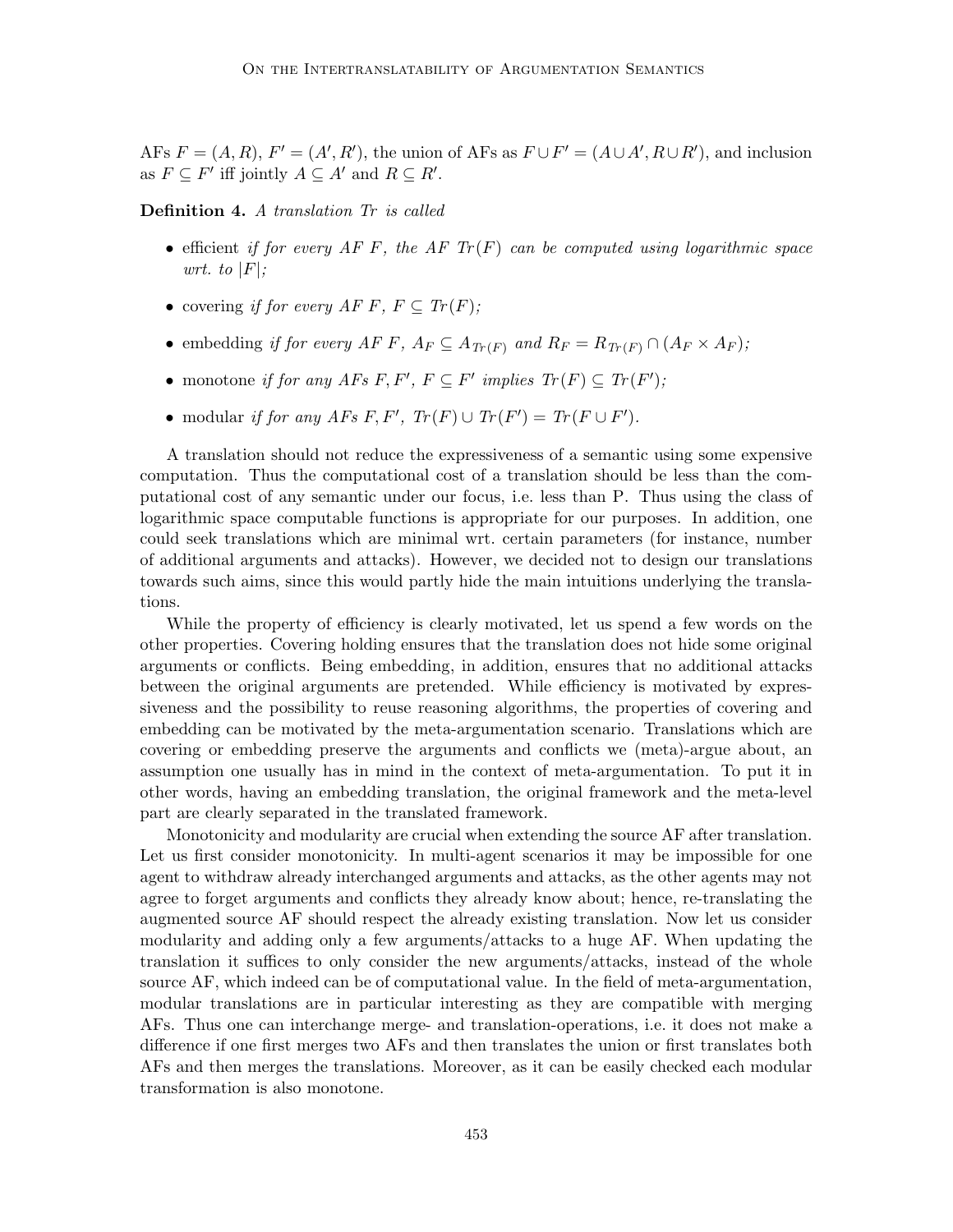Next, we give two properties which refer to semantics. We note that our concept of faithfulness follows the definition used by Janhunen (1999); while exactness is in the spirit of bijective faithfulness wrt. equivalence as used by Liberatore (2007).

**Definition 5.** For semantics  $\sigma$ ,  $\sigma'$  we call a translation Tr

- exact *for*  $\sigma \Rightarrow \sigma'$  *if for every AFF*,  $\sigma(F) = \sigma'(Tr(F))$ ;
- faithful *for*  $\sigma \Rightarrow \sigma'$  *if for every AF F,*  $\sigma(F) = \{E \cap A_F \mid E \in \sigma'(Tr(F))\}$  and  $|\sigma(F)| = |\sigma'(Tr(F))|$ .

However, due to the very nature of the different semantics we want to consider, we need some less restricted notions. For instance, if we consider a translation from stable to some other semantics, we have to face the fact that some AFs do not possess a stable extension, while other semantics always yield at least one extension. The following definition takes care of this issue.

**Definition 6.** For semantics  $\sigma$ ,  $\sigma'$ , we call a translation Tr

- weakly exact *for*  $\sigma \Rightarrow \sigma'$  *if there exists a collection* S *of sets of arguments, such that for any AF F*,  $\sigma(F) = \sigma'(Tr(F)) \setminus S$ ;
- weakly *faithful for*  $\sigma \Rightarrow \sigma'$  *if there exists a collection* S *of sets of arguments, such that for any AF F*,  $\sigma(F) = \{ E \cap A_F \mid E \in \sigma'(Tr(F)) \setminus S \}$  *and*  $|\sigma(F)| = |\sigma'(Tr(F)) \setminus S|$ *.*

We sometimes refer to the elements from  $\mathcal S$  as remainder sets. Note that  $\mathcal S$  depends only on the translation, but not on the input AF. Thus, by definition, each  $S \in \mathcal{S}$  only contains arguments which never occur in AFs subject to translation. In other words, we reserve certain arguments for introduction in weak translations.

Finally, we mention that the properties from Definition 4 as well as being exact, weakly exact and faithful are transitive, i.e. for two transformations satisfying one of these properties, also the concatenation satisfies the respective property. However, transitivity is not guaranteed for being weakly faithful.

## 4. Translations

In this section, we provide numerous faithful translations between the semantics introduced in Definition 3. As minimal desiderata, we want the translations to be efficient, monotone, and covering (see Definition 4). Thus, in this section when speaking about translations we tacitly assume that they satisfy at least these three properties.

#### 4.1 Exact Translations

We start with a rather simple such translation, which we will show to be exact for  $\text{prf} \Rightarrow \text{sem}$ and  $adm \Rightarrow com.$ 

**Translation 1.** The translation  $Tr_1$  is defined as  $Tr_1(F) = (A^*, R^*)$ , where

$$
A^* = A_F \cup A'_F
$$
  

$$
R^* = R_F \cup \{(a, a'), (a', a), (a', a') \mid a \in A_F\},
$$

*with*  $A'_{F} = \{a' \mid a \in A_{F}\}.$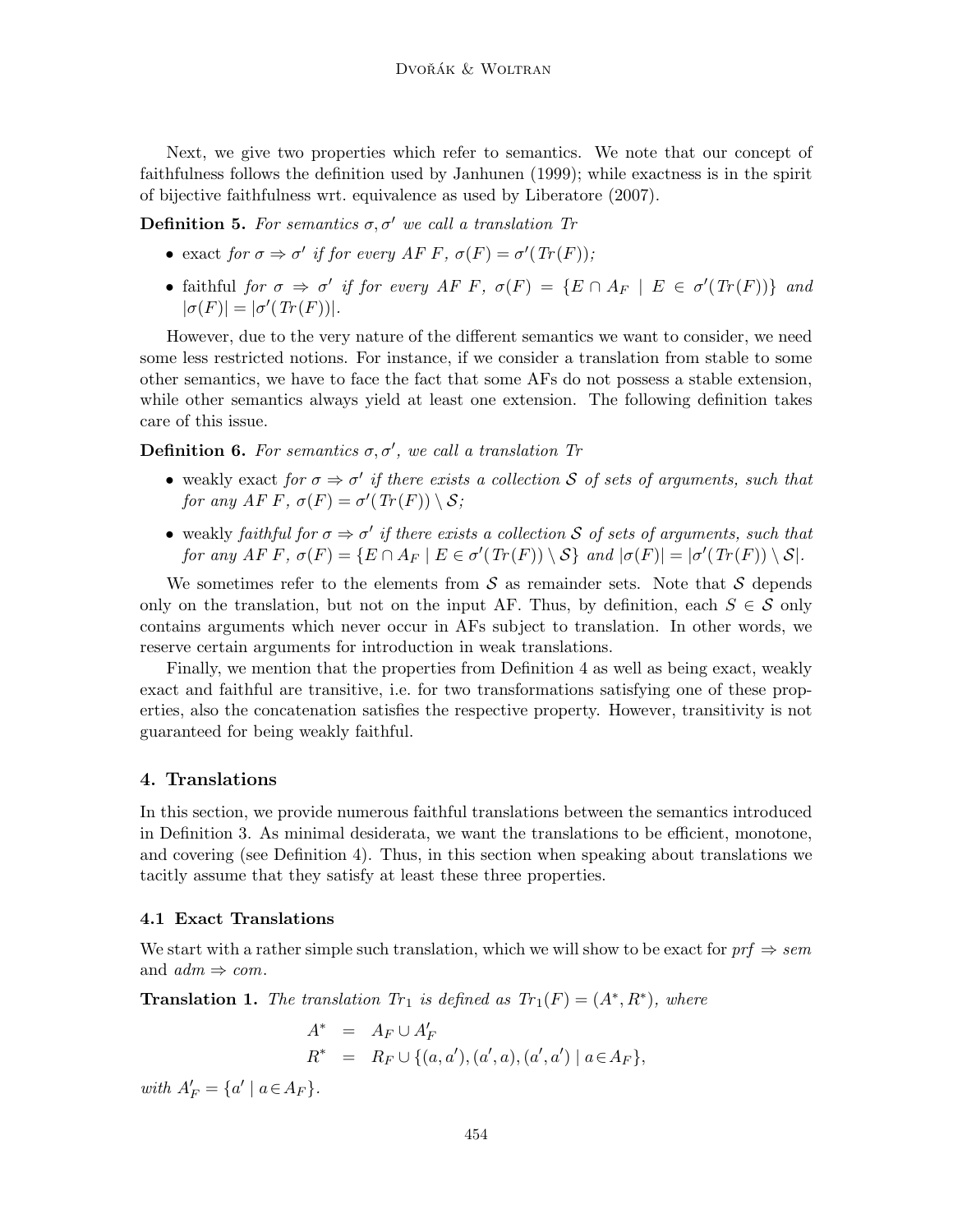

Figure 4:  $Tr_1(F)$  for the AF F from Example 1.

A few words about the intuition behind the above translation (for illustration see Figure 4 which depicts the translation of our example AF from Example 1): the new arguments  $a' \in A'_{F}$  are all self-attacking and thus never appear in any extension of the resulting framework. However, each  $a'$  attacks the original argument  $a$  (and  $a$  attacks  $a'$ ), thus an argument a is only defended by a set E in  $Tr_1(F)$  if  $a \in E$ . Consequently, we have that in  $Tr_1(F)$ each admissible set is also a complete one.

Lemma 1. *For an AF* F *and a set* E *of arguments, the following propositions are equivalent:*

- *1.*  $E \in adm(F)$
- *2.*  $E \in adm(Tr_1(F))$
- *3.*  $E \in com(Tr_1(F))$

*Proof.* As all arguments in  $A'_F$  are self-conflicting, every conflict-free set E of  $Tr_1(F)$  satisfies  $E \subseteq A_F$ . Further, since  $Tr_1$  is embedding, E is conflict-free in F iff E is conflict-free in  $Tr_1(F)$ . Moreover, since  $Tr_1$  only adds symmetric attacks against arguments  $a \in A_F$ , we have that E defends its arguments in F iff E defends its arguments in  $Tr_1(F)$ . Thus,  $adm(F) = adm(Tr_1(F))$  and  $(1) \Leftrightarrow (2)$  follows. For  $(2) \Rightarrow (3)$ , let  $a \in A$  be an arbitrary argument and  $E \subseteq A$ . In  $Tr_1(F)$  the argument a is attacked by a' and a is the only attacker (except a' itself) of a'. Hence, for each  $a \in A$ , E defends a only if  $a \in E$  and thus every admissible set of  $Tr_1(F)$  is also a complete one. Finally,  $(2) \in (3)$  holds since  $com(F) \subseteq adm(F)$  is true for any AF F.  $\Box$ 

Concerning  $Tr_1$  we observe another side effect. As already mentioned  $a \in A$  is the only argument attacking  $a'$ . Thus different preferred extensions of  $Tr_1(F)$  have incomparable range (recall Definition 2), and therefore each preferred extension of  $Tr_{1}(F)$  is also a semistable extension of  $Tr_1(F)$ .

Lemma 2. *For an AF* F *and a set* E *of arguments, the following propositions are equivalent:*

- 1.  $E \in prf(F)$
- *2.*  $E \in prf(Tr_1(F))$
- $3. E \in sem(Tr_1(F))$

*Proof.* For  $(1) \Leftrightarrow (2)$ , it is sufficient to show that  $E \in \text{adm}(F)$  iff  $E \in \text{adm}(Tr_1(F))$  holds for each E. This is captured by Lemma 1. For  $(2) \Rightarrow (3)$ , let  $D, E \in prf(Tr_1(F))$  and, towards a contradiction, assume that  $D_{R^*}^+ \subset E_{R^*}^+$ , i.e.  $D \notin sem(Tr_1(F))$ . As both D and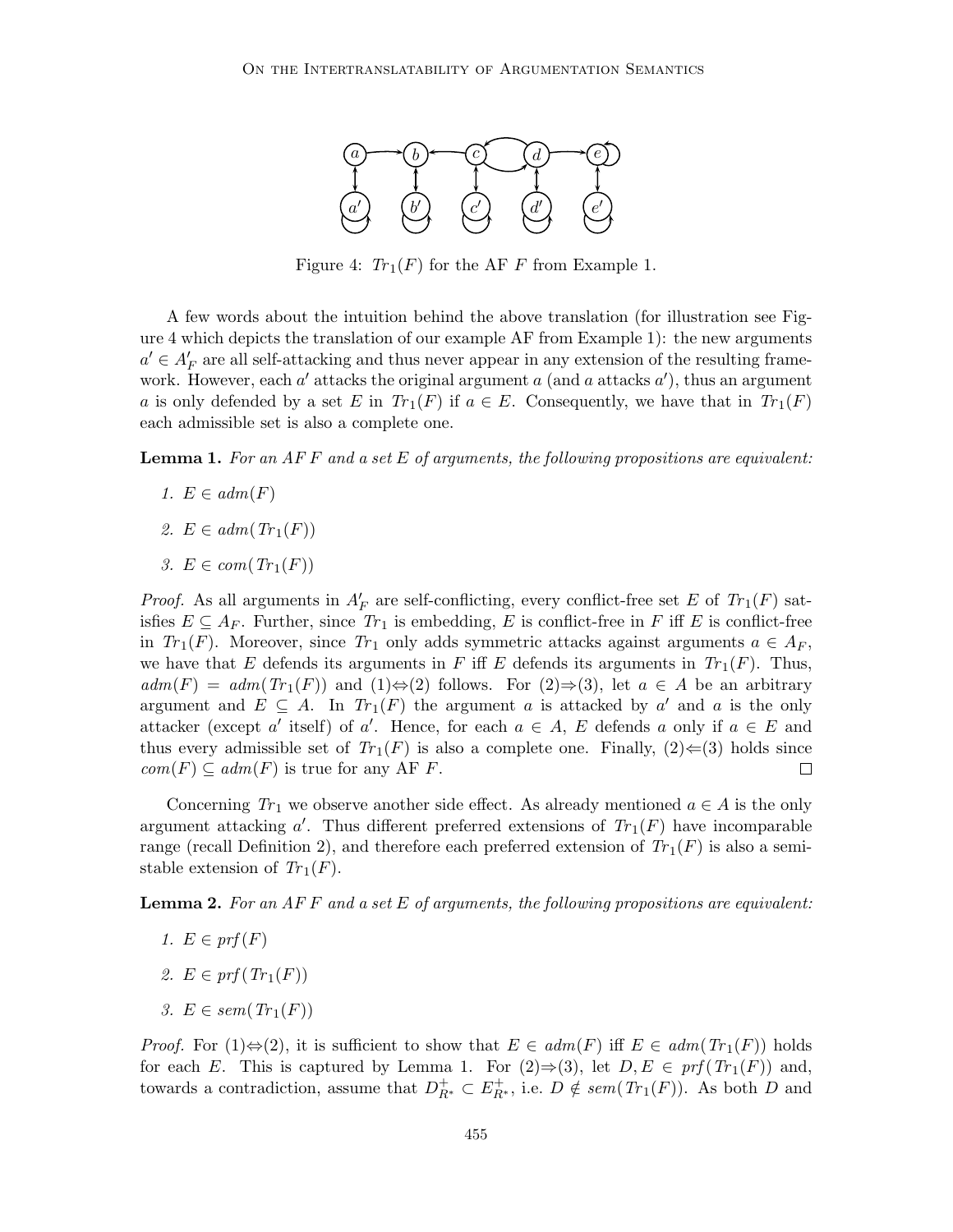

Figure 5:  $Tr_2(F)$  for the AF F from Example 1.

E are preferred extensions, we have  $D \nsubseteq E$ . Thus, there exists an argument  $a \in D \setminus E$ . By construction of  $Tr_1(F)$ , we get  $a' \in D_{R^*}^+$  but  $a' \notin E_{R^*}^+$ , a contradiction to  $D_{R^*}^+ \subset E_{R^*}^+$ . (2)  $\Leftarrow$  (3) follows from the fact *sem*(*F*) ⊆ *prf*(*F*) for any AF *F*.  $\Box$ 

Obviously  $Tr_1$  is an embedding translation and as the introduction of a new argument or attack in  $Tr_1$  only depends on one original argument it is also modular. Together with the results from Lemma 1 and 2 we thus get our first main result.

**Theorem 1.** *Tr*<sub>1</sub> *is a modular, embedding, and exact translation for prf*  $\Rightarrow$  *sem and*  $adm \Rightarrow com.$ 

Our next translation,  $Tr_2$ , is concerned with stage and semi-stable semantics. In addition to  $Tr_1$ , we make all attacks from the original AF symmetric (thus  $Tr_2$  will not be embedding) and add for each original attack  $(a, b)$  also an attack  $(a, b')$ .

**Translation 2.** The translation  $Tr_2$  is defined as  $Tr_2(F) = (A^*, R^*)$ , where

$$
A^* = A_F \cup A'_F
$$
  
\n
$$
R^* = R_F \cup \{(b, a), (a, b') \mid (a, b) \in R_F\}
$$
  
\n
$$
\cup \{(a, b) \mid a \in A_F, (b, b) \in R_F\}
$$
  
\n
$$
\cup \{(a, a'), (a', a') \mid a \in A_F\}
$$

The symmetric attacks in  $Tr_2(F)$  mirror the fact that we do not mind the orientation of attacks when considering conflict-freeness. In other words, we exploit the well known property that for symmetric frameworks conflict-free and admissible sets coincide. However, making attacks symmetric destroys the original range of extensions. Thus we make use of arguments  $a' \in A'_{F}$  in the sense that, for a given set E of arguments, an argument  $a'$  is contained in  $E_{R^*}^+$  iff a is contained in  $E_R^+$ . Likewise, we have to add attacks into selfdefeating arguments. The technical reason for this is that we require that each original argument is attacked by a maximal conflict-free non-empty set in  $Tr_2(F)$  (see also the proof of the forthcoming lemma). For illustration we refer to Figure 5.

Lemma 3. *For an AF* F *and any set* E *of arguments, the following propositions are equivalent:*

- *1.*  $E \in stq(F)$
- 2.  $E \in stq(Tr_2(F))$
- 3.  $E \in sem(Tr_2(F))$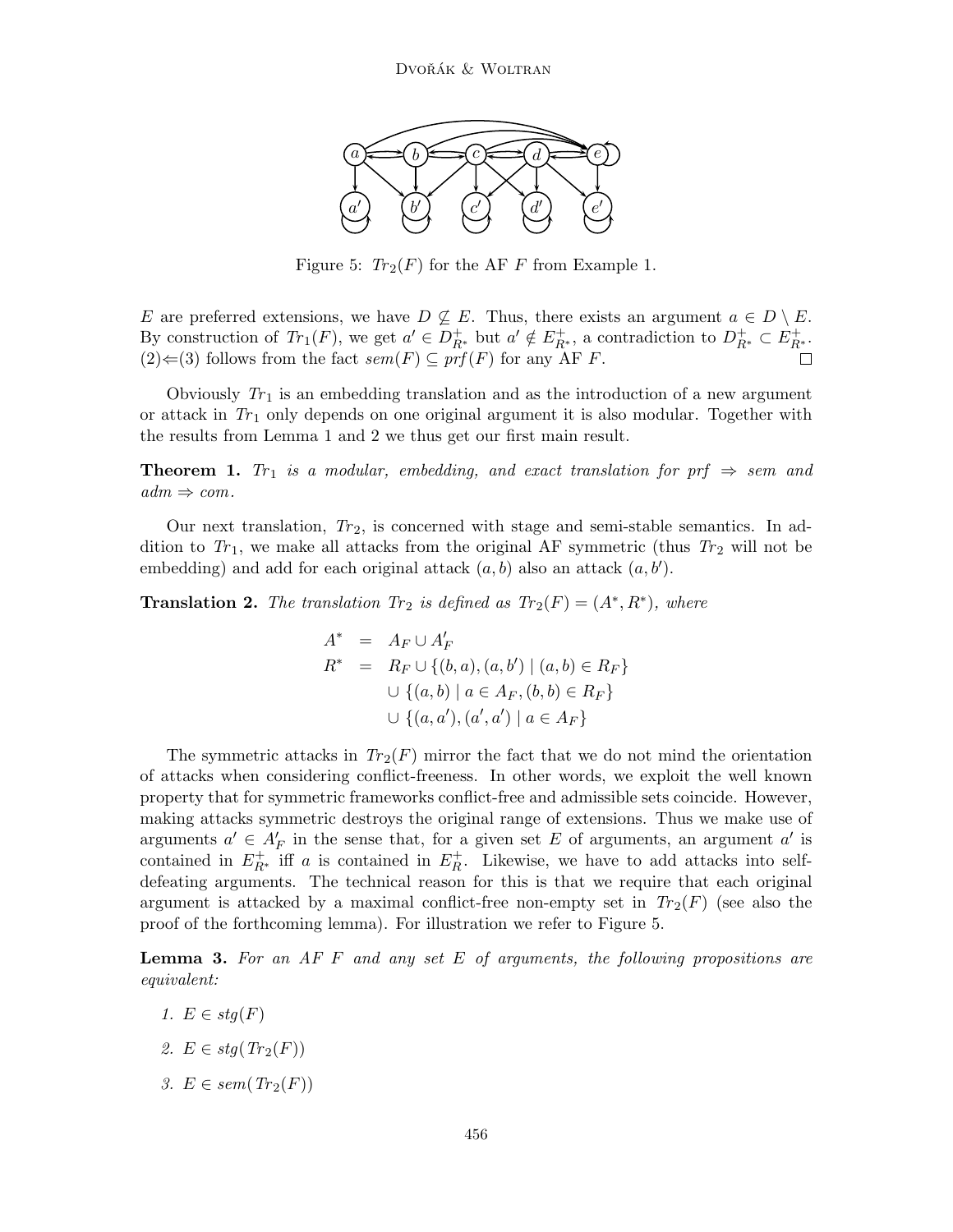

Figure 6:  $Tr_3(F)$  for the AF F from Example 1.

*Proof.* First, we mention that every stage extension of an AF F is also maximal (wrt.  $\subseteq$ ) conflict-free in F. Let us now consider the case where  $\emptyset \in stq(F)$ . We then have that  $stg(F) = \{\emptyset\}$  which is equivalent to, for each  $a \in A_F$  also  $(a, a) \in R_F$ . Then by construction of  $Tr_2$  for each  $a \in A^*$  also  $(a, a) \in R^*$  and therefore  $stg(Tr_2(F)) = sem(Tr_2(F)) = \{\emptyset\}.$ Hence the lemma holds for such AFs, and for the remainder of the proof we can assume that  $\emptyset \notin stg(F)$ .

For  $(1) \Leftrightarrow (2)$ , we again observe that a set E is conflict-free in F iff it is conflict-free in *Tr*<sub>2</sub>(*F*). In the following we use  $(E_{R_F}^+)'$  as a short hand for  $\{a' \in A' \mid a \in E_{R_F}^+\}$ . Then we have that  $(E_{R_F}^+)' \subseteq E_{R^*}^+$ , since for each  $(a, b) \in R_F$ , we have  $(a, b') \in R^*$ . Furthermore, for each maximal conflict-free set E in F (and thus in  $Tr_2(F)$ ), it holds that  $A_F \subseteq E^+_{R^*}$ . We show this by contradiction. To this end, let us assume that  $A_F \nsubseteq E^+_{R^*}$ , i.e. there exists  $a \in A_F$  such that  $a \notin E^+_{R^*}$ . As  $E \neq \emptyset$  we have that all self-attacking arguments are contained in  $E_{R^*}^+$ , thus  $(a, a) \notin R^*$ . As  $a \notin E_{R^*}^+$  we have that  $E \not\rightarrow^R a$  and  $a \not\rightarrow^R E$ , but then the set  $E \cup \{a\}$  is conflict-free in F and as E is maximal  $a \in E$ ; a contradiction. Hence, for each maximal conflict-free set  $E \subseteq A_F$  in F, i.e. the candidates for stage extensions, it holds that  $E_{R^*}^+ = A_F \cup (E_{R_F}^+)'$  and thus  $E_{R_F}^+$  is maximal (wrt. subset inclusion) iff  $E_{R^*}^+$  is maximal.

For  $(2) \Leftrightarrow (3)$ , observe that each  $a \in A_F$  with  $(a, a) \notin R^*$  defends itself in  $Tr_2(F)$  and all arguments  $a' \in A'_{F}$  are self-conflicting. Thus, admissible and conflict-free sets coincide in  $Tr_2(F)$ . Consequently, the stage and semi-stable extensions of  $Tr_2(F)$  coincide.  $\Box$ 

By definition the translation  $Tr_2$  is covering, but not embedding. Moreover, as each selfattacking argument is attacked by all of the other arguments  $Tr_2$  is not modular. Together with the above lemma, we thus obtain the following result.

## **Theorem 2.** *Tr*<sub>2</sub> *is an exact translation for stg*  $\Rightarrow$  *sem.*

The next translations consider the stable semantics as source formalism. Recall that not all AFs possess a stable extension, while this holds for all other semantics (also recall we excluded empty AFs for our considerations). Thus we have to use weak translations as introduced in Definition 6. Our first such translation is weakly exact and uses a single remainder set  $\{t\}$  (recall the definition of remainder sets as given in Definition 6).

**Translation 3.** The translation  $Tr_3(F)$  is defined as  $Tr_3(F) = (A^*, R^*)$  where

$$
A^* = A_F \cup \{t\}
$$
  

$$
R^* = R_F \cup \{(t, a), (a, t) \mid a \in A_F\}
$$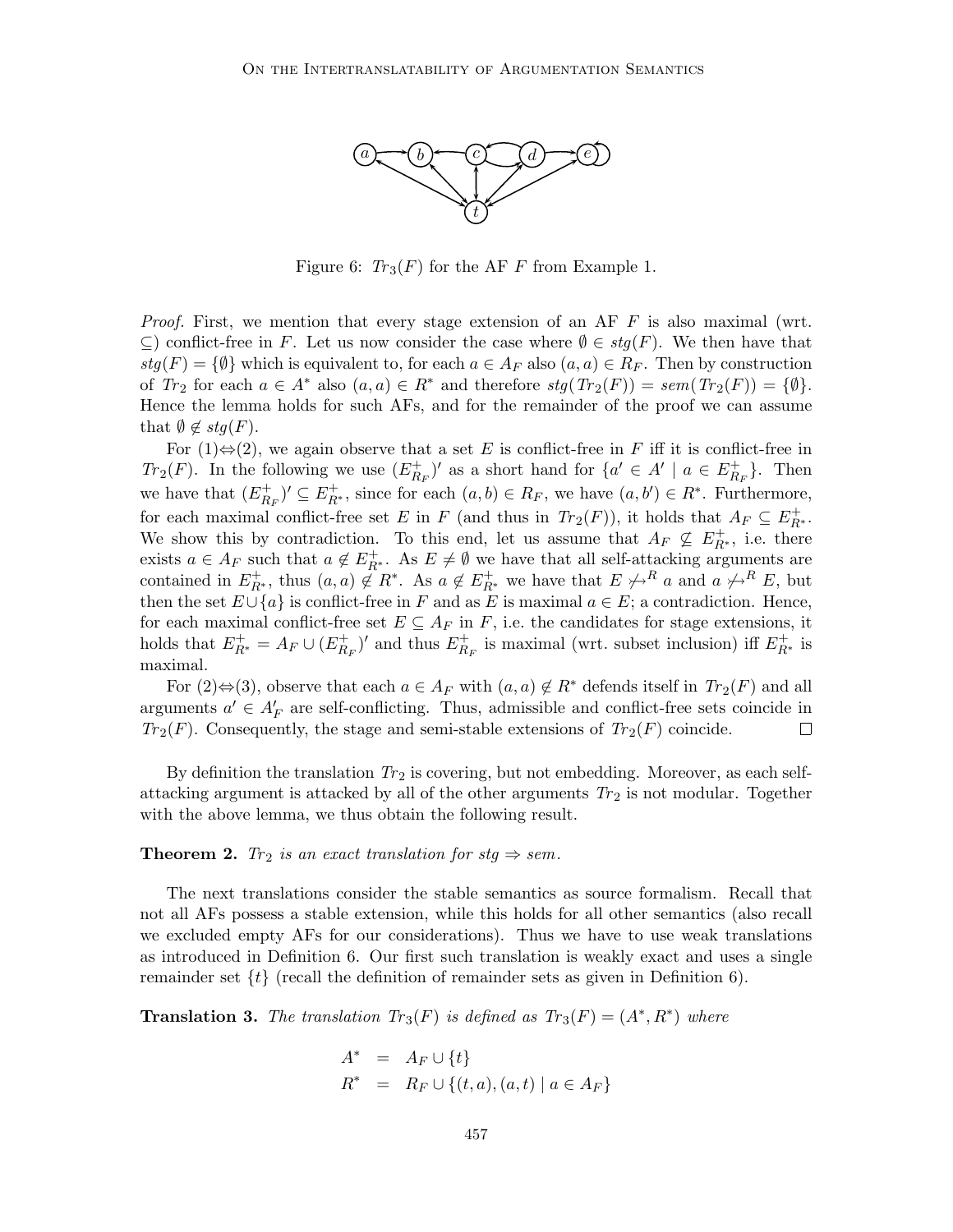Here the intuition is rather simple, see also Figure 6. In fact, the new argument  $t$  in  $Tr_3(F)$  encodes that there might not exist a stable extension for  $F$ . Thus none of the (other) arguments in  $Tr_3(F)$  is accepted, whenever t is accepted. Since the argument t guards that there exists at least one stable extension of  $Tr_3(F)$  (for any AF F), namely  $\{t\}$ , we can make use of the fact that stable, semi-stable and stage semantics thus coincide for  $Tr_3(F)$ .

**Lemma 4.** Let  $F = (A, R)$  be an AF and  $E \subseteq A$ . Then the following statements are *equivalent:*

- *1.*  $E \in stb(F)$
- 2.  $E \in stb(Tr_3(F))$
- *3.*  $E \in sem(Tr_3(F))$

$$
\mathcal{A}.\ \ E \in stg(\text{Tr}_3(F))
$$

*Further for each*  $E \in \sigma(Tr_3(F))$  *with*  $\sigma \in \{stb, sem, stg\}$  *either*  $E = \{t\}$  *or*  $t \notin E$  *holds.* 

*Proof.* As the translation does not modify the original AF  $F$ , i.e.  $Tr_3$  is embedding, we have that for each  $E \subseteq A_F$ , E is conflict-free in F iff E is conflict-free in  $Tr_3(F)$ .

(1)⇒(2): Each  $E \in stb(F)$  by definition is non-empty, conflict-free and satisfies  $E_{R_F}^+$  =  $A_F$ . By construction it also holds that  $E \rightarrow R^*$  t and thus  $E_{R^*}^+ = A^*$ , i.e.  $E \in stb(Tr_3(F))$ . For  $(1) \Leftarrow (2)$  consider  $E \in stb(Tr_3(F)), E \subseteq A_F$ . Then by definition we have that E is conflict-free in  $Tr_3(F)$  and thus in F; moreover,  $E_{R^*}^+ = A^*$  and as  $Tr_3$  is embedding also  $E_R^+ = A_F$ . Hence  $E \in stb(F)$ .

For  $(2) \Leftrightarrow (3) \Leftrightarrow (4)$ , we mention that  $\{t\}$  is a stable extension of  $Tr_3(F)$  for any AF F. Furthermore, we know that if there exists a stable extension for an AF, then stable, semi-stable and stage extensions coincide.

Finally as the argument  $t$  is in conflict with all of the other arguments the only extension E with  $t \in E$  is the set  $\{t\}.$  $\Box$ 

Adding argument  $t$  and the corresponding attacks to the source  $AF$  is a modular operation and as no further attacks are added  $Tr_3$  is also embedding.

**Theorem 3.** *Tr*<sub>3</sub> *is modular, embedding and weakly exact for*  $stb \Rightarrow \sigma$ *,*  $\sigma \in \{sem, stg\}.$ 

*Proof.* The result follows from Lemma 4, which states that  $sem(Tr_3(F)) = stg(Tr_3(F)) =$  $stb(F) \cup \{\{t\}\}\.$  Thus by taking as remainder set  $S = \{\{t\}\}\.$  *Tr*<sub>3</sub> is weakly exact.  $\Box$ 

We continue with a different translation from stable to other semantics.

**Translation 4.** *Tr*<sub>4</sub> *is defined as*  $Tr_4(F) = (A^*, R^*)$  *where* 

$$
A^* = A_F \cup A'_F
$$
  
\n
$$
R^* = R_F \cup \{(b', a) \mid a, b \in A_F\}
$$
  
\n
$$
\cup \{(a', a'), (a, a') \mid a \in A_F\}
$$
  
\n
$$
\cup \{(a, b') \mid (a, b) \in R_F\}.
$$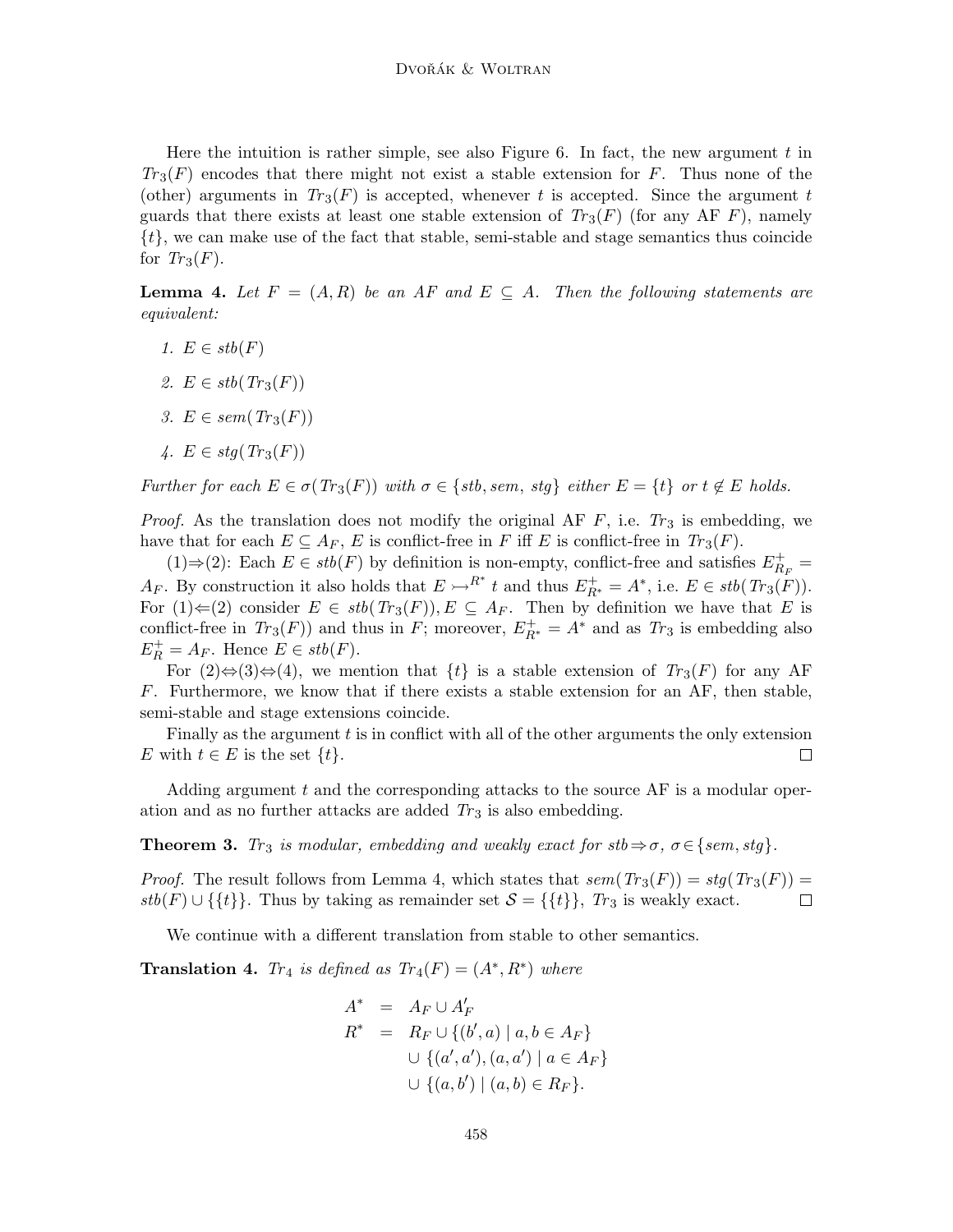

Figure 7:  $Tr_4(F)$  for the AF F from Example 1.

As before in translation  $Tr_2$ , new arguments  $a' \in A'_{F}$  are used to encode the range of an extension in the sense that  $a'$  is attacked by a set E in  $Tr_4(F)$  only if a is in the range of E in F. However, given the fact that each  $a' \in A'_{F}$  attacks back all original arguments  $a \in A$ , we can now accept an argument in a set E only if all arguments are in the range of E. For illustration on our running example, see Figure 7. Observe that in our example each of the arguments  $a', b', c', d', e'$  attacks each of the arguments  $a, b, c, d, e$ .

**Lemma 5.** Let  $F = (A, R)$  be an AF and  $E \subseteq A$  with  $E \neq \emptyset$ . Then, the following *statements are equivalent:*

- 1.  $E \in stb(F)$
- 2.  $E \in stb(Tr_4(F))$
- *3.*  $E \in adm(Tr_4(F))$
- $\mu$ *.*  $E \in prf(Tr_4(F))$
- *5.*  $E \in com(Tr_4(F))$
- $6. E \in sem(Tr_4(F))$

*Further for each conflict-free set*  $E$  *of*  $Tr_4(F)$  *it holds that*  $E \subseteq A$ *.* 

*Proof.* First, as all arguments  $a' \in A'$  are self-attacking, for each conflict-free set E in  $Tr_4(F)$  it holds that  $E \subseteq A$ . Since the translation is embedding, any set E is conflict-free in F iff it is conflict-free in  $Tr_4(F)$ . To show  $(1) \Rightarrow (2)$ , let  $E \in stb(F)$ . Hence, for all  $a \in A \setminus E$ ,  $E \rightarrow R$  a. We now claim that each argument in  $A^* \setminus E$  is attacked by E in *Tr*<sub>4</sub>(*F*). We distinguish between two cases for the different arguments in  $A^* \setminus E$ :

- (i)  $a \in A \setminus E$ : The construction of  $Tr_4(F)$  preserves all attacks in R. Thus as each  $a \in A \setminus E$  satisfies  $E \rightarrow R^a$ , we obtain that  $E \rightarrow R^*$  a
- (ii)  $a' \in A'$ : In case  $a \in E$  we have  $E \rightarrow R^*$  a', since  $(a, a') \in R^*$  In case  $a \in A \setminus E$ , by the assumption  $E \in stb(F)$ , there exists an argument  $b \in E$  such that  $(b, a) \in R$ . But then by construction  $(b, a') \in R^*$  and thus  $E \rightarrow R^* a'$ .

Together with our observations about conflict-free sets, we get  $E \in stb(Tr_4(F))$ .

Vice versa, to show  $(1) \leftarrow (2)$  we get, for  $E \in stb(Tr_4(F)), E \rightarrow R^*$  a, for each  $a \in A^* \setminus E$ , and thus, in particular, for each  $a \in A \setminus E$ . By definition of  $Tr_4$ , we also have  $E \rightarrow R_a$  for each  $a \in A \setminus E$ . Thus  $E \in stb(F)$  follows.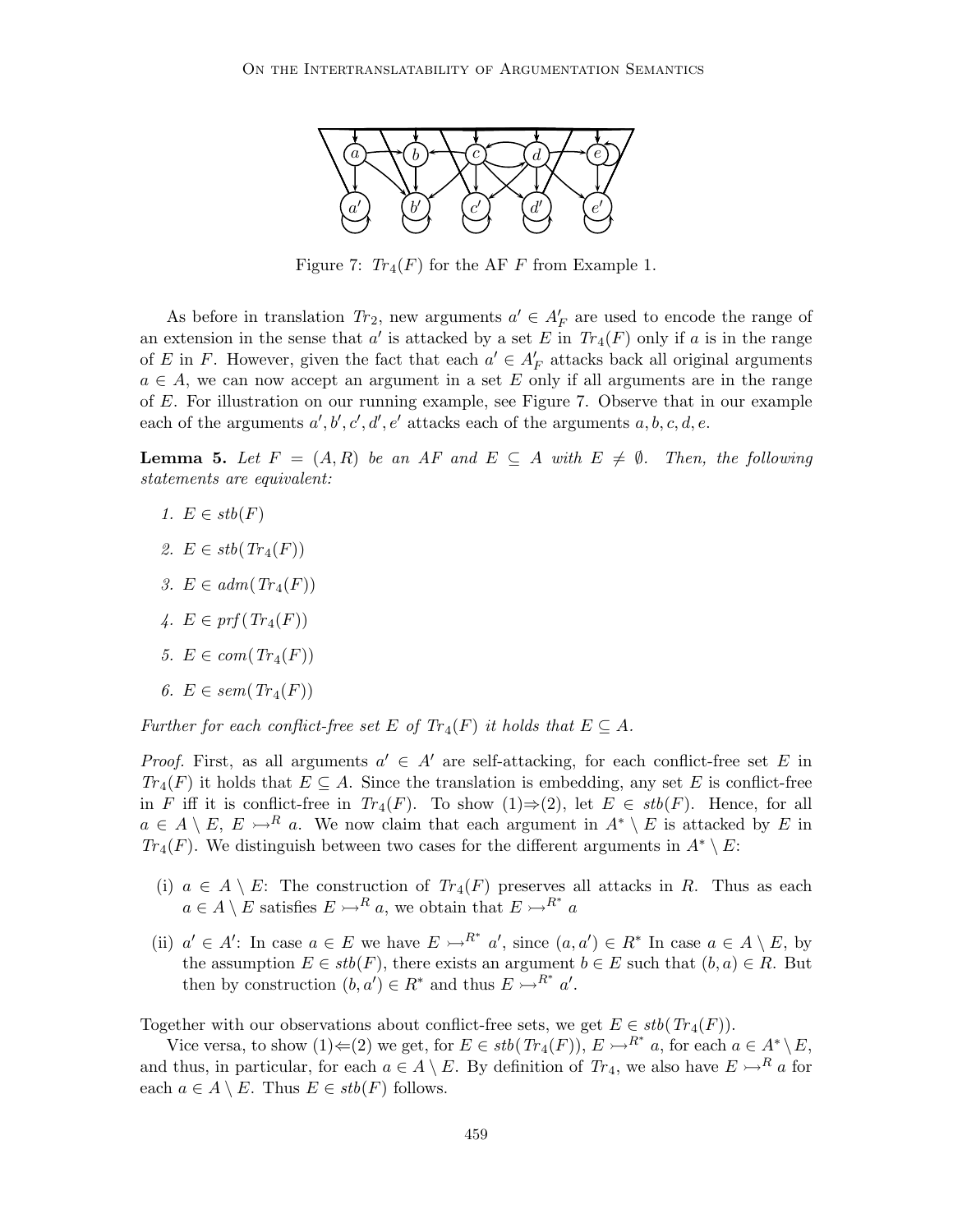To show  $(2) \in (3)$ , let E be a nonempty admissible extension of  $Tr_4(F)$  and  $a \in E$ . By construction, we have that  $a^- := \{b \in A^* \mid (b,a) \in R^*\} \supseteq A'$ . As  $E \in \text{adm}(Tr_4(F)),$  $E \rightarrow R^*$  a' for each  $a' \in A'$ . But  $E \rightarrow a'$  only if either  $a \in E$  or  $E \rightarrow R^*$  a. Thus for every  $a \in A^*$  it holds that either  $a \in E$  or  $E \rightarrow R^*$  a; hence,  $E \in stb(Tr_4(F))$ .

The remaining implications follow by well-known relations between the semantics, i.e.  $stb(G) \subseteq sem(G) \subseteq prf(G) \subseteq com(G) \subseteq adm(G)$ , for each AF G. Hence, in particular, since for  $Tr_4(F)$ , stable extensions and non-empty admissible sets coincide, the claim follows.  $\Box$ 

Clearly  $Tr_4$  is an embedding translation, but as for each new argument we add attacks to all original arguments,  $Tr_4$  is not modular.

**Theorem 4.** *Tr<sub>4</sub> is an embedding and weakly exact translation for stb*  $\Rightarrow \sigma$  *with*  $\sigma \in$ {*adm*, *com*, *prf* , *sem*}*.*

*Proof.* By Lemma 5, we in particular have that  $stb(F) = \sigma(Tr_4(F)) \setminus \{\emptyset\}$ , for any AF F. Thus taking  $\emptyset$  as a remainder set, we obtain that  $Tr_4$  is weakly exact for the involved semantics.  $\Box$ 

Thus we have that both  $Tr_3$  and  $Tr_4$  are weakly exact translations for  $stb \Rightarrow sem$ , of course with different remainder sets. Due the to different properties of two translations it depends on the concrete application which of them would be the better choice.

#### 4.2 Faithful Translations

So far, we have only introduced exact and weakly exact translations. We now present translations which relax this semantical property, i.e. we switch to faithful translations. As a first example, we consider a translation for  $stg \Rightarrow sem$  which is faithful and embedding, but not exact. This is in contrast to translation  $Tr_2$  which is exact for  $sg \Rightarrow sem$  but not embedding. As we will see in Section 5 it is impossible to give a translation that is both embedding and exact for  $stg \Rightarrow sem$ , thus one has to decide which property is more important for a concrete application scenario.

**Translation 5.** The translation  $Tr_5(F)$  is defined as  $Tr_5(F) = (A^*, R^*)$  where

$$
A^* = A_F \cup \bar{A}_F \cup A'_F
$$
  
\n
$$
R^* = R_F \cup \{(a, \bar{a}), (\bar{a}, a) \mid a \in A_F\}
$$
  
\n
$$
\cup \{(a, a'), (a', a') \mid a \in A_F\}
$$
  
\n
$$
\cup \{(a, b') \mid (a, b) \in R_F\}
$$

As in  $Tr_2(F)$  the arguments  $a' \in A'_F$  handle the range of the original extensions. But instead of making original attacks symmetric (as in  $Tr_2$ ) we add the arguments  $\bar{a} \in \bar{A}_F$ to encode that an argument is not in the extension (also compare Figures 5 and 8). In fact, such meta-arguments indicating that some a is out of an extension will be used in all faithful translations presented in this subsection.

**Lemma 6.** Let  $F = (A, R)$  be an AF,  $E \subseteq A$  and  $E^* = E \cup (\overline{A \setminus E})$ . The following *statements are equivalent:*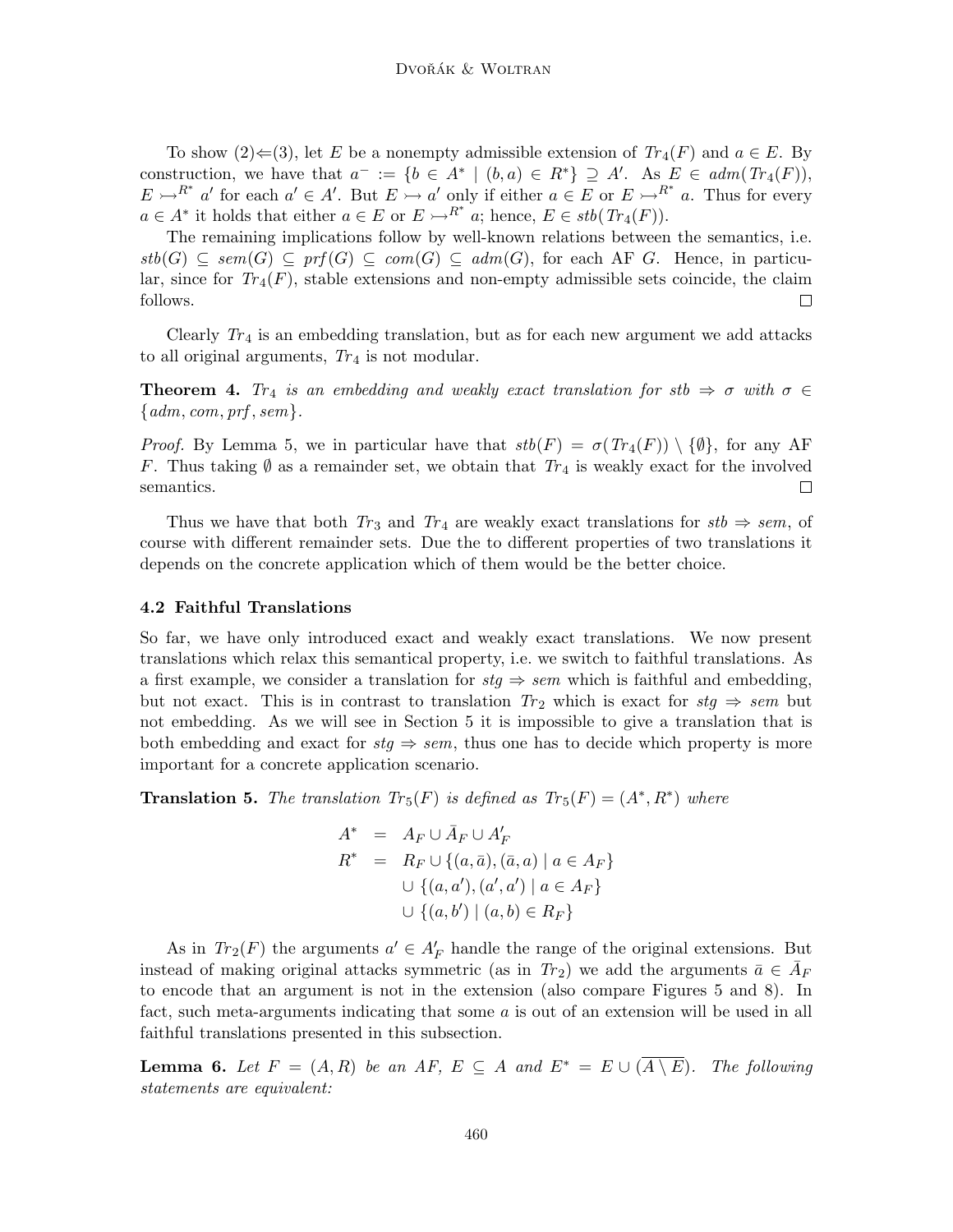

Figure 8:  $Tr_5(F)$  for the AF F from Example 1.

- *1.*  $E \in stq(F)$
- *2.*  $E^* \in stq(Tr_5(F))$
- *3.*  $E^*$  ∈ *sem*( $Tr_5(F)$ )

*Moreover for each*  $S \in sem(Tr_5(F))$  *there exists a set*  $E \subseteq A$  *such that*  $S = E \cup (\overline{A \setminus E})$ *.* 

*Proof.* First we prove that each  $S \in stg(Tr_5(F))$  is of the form  $S = E \cup (A \setminus E)$ . As S is conflict-free we have that  $A'_{F} \cap S = \emptyset$  (each  $a' \in A'$  is self-attacking) and for each  $a \in A$ that  ${a, \bar{a}} \not\subseteq E^*$  (as a attacks  $\bar{a}$  and vice versa). Further as each stage extension is also a ⊆-maximal conflict-free set we have that for each  $a \in A$  either  $a \in S$  or  $\bar{a} \in S$ . Hence there exists an  $E \subseteq A$  such that  $S = E \cup (A \setminus E)$ .

(1)  $\Rightarrow$  (2): Let *E* ∈ *stg*(*F*). It is easy to see that *E*<sup>\*</sup> is conflict-free in *Tr*<sub>5</sub>(*F*). By construction for each argument  $a \in A$  either  $a \in E^*$  or  $\bar{a} \in E^*$  holds and there are mutual attacks between a and  $\bar{a}$ , hence we have that  $A \cup \bar{A} \subseteq (E^*)^+_{R^*}$ . Next we observe that each  $a' \in A'$  is self-attacking and thus  $a' \in (E^*)^+_{R^*}$  iff  $E^* \rightarrow a'$ . Further by the definition of  $Tr_5(F)$  each argument a' is attacked by a and all arguments b such that  $(b, a) \in R$ . That is  $a' \in (E^*)^+_{R^*}$  iff either  $a \in E$  or there exists a  $b \in A$  such that  $(b, a) \in R$  iff  $a \in (E)^+_{R^*}$ . By assumption E is a stage extension of F and thus we have that  $(E)^+_R$  is  $\subseteq$ -maximal. Using the above observation we have that also  $(E^*)^+_{R^*}$  is  $\subseteq$ -maximal in  $Tr_5(F)$  and therefore  $E^* \in stq(Tr_5(F)).$ 

(1)  $\Leftarrow$  (2): Let  $E^* \in stg(Tr_5(F))$ . We recall that  $E^*$  is of the form  $S = E \cup (\overline{A \setminus E})$ , for some  $E \subseteq A$ . It can be easily checked that E is conflict-free in F. By the above observation that  $a' \in (E^*)^+_{R^*}$  iff  $a \in (E)^+_{R}$  and the fact that  $(E^*)^+_{R^*}$  is  $\subseteq$ -maximal in  $Tr_5(F)$  we get that also  $E_R^+$  is  $\subseteq$ -maximal in F. Hence,  $E \in stg(F)$ .

(2) $\Leftrightarrow$  (3): Let us consider  $E^* \in stg(Tr_5(F))$ . As we have already observed,  $E^*$  is of the desired form and for each  $a \in A_F \cup \overline{A}_F$  either  $a \in E^*$  or  $E^* \rightarrow a$ . Further by construction an argument  $b \in A'_{F}$  does not attack  $E^*$ . We can conclude that each stage extension defends itself against all attackers, i.e. is an admissible set. Hence, stage and semi-stable extensions of  $Tr_5(F)$  coincide.  $\Box$ 

By above lemma and construction of  $Tr_5$ , the following result is immediate.

**Theorem 5.** *Tr*<sub>5</sub> *is a modular, embedding and faithful translation for stg*  $\Rightarrow$  *sem.* 

Next we give a faithful translation from admissible semantics to stable, semi-stable and stage semantics.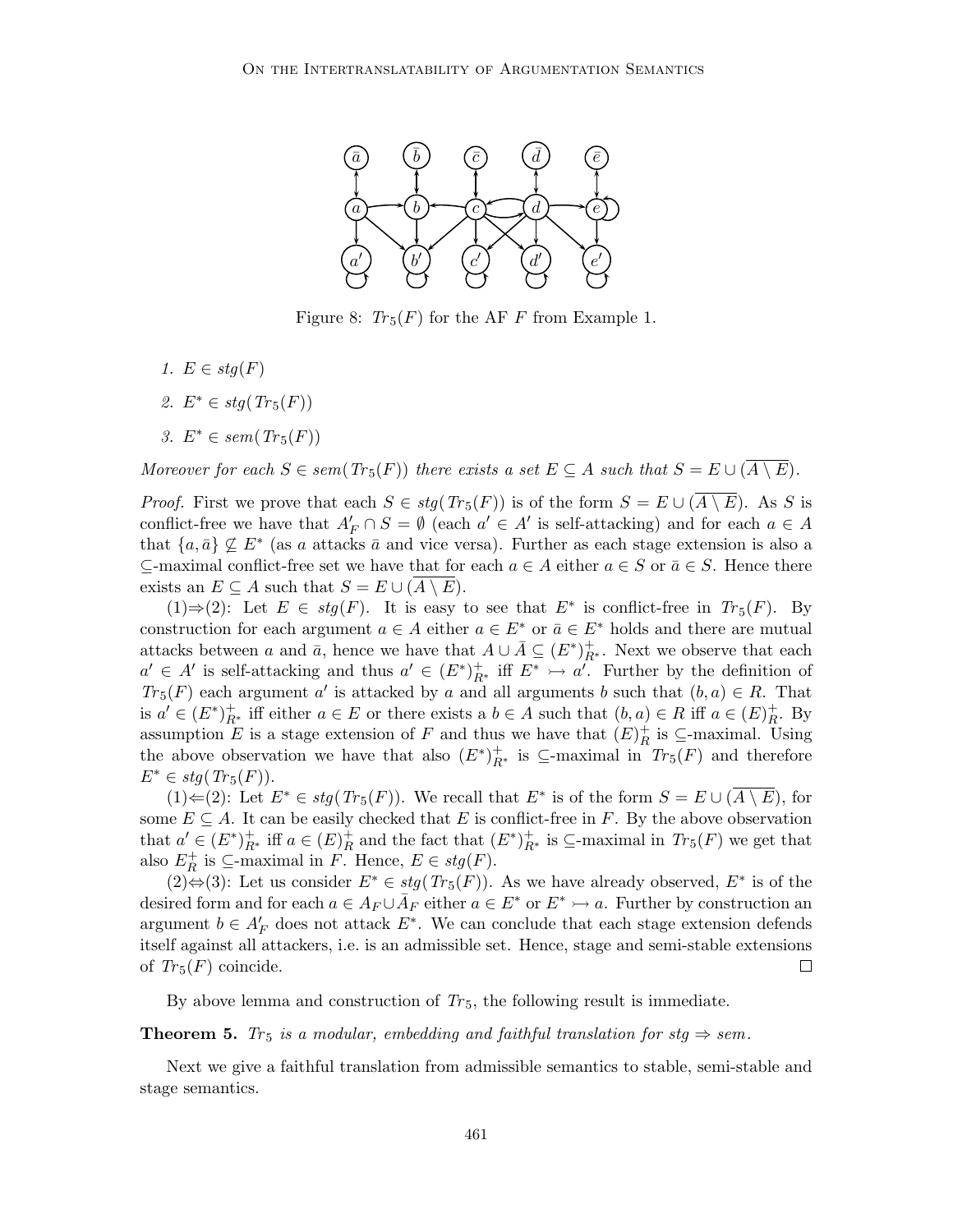

Figure 9:  $Tr_6(F)$  for the AF F from Example 1.

**Translation 6.** The translation  $Tr_6(F)$  is defined as  $Tr_6(F) = (A^*, R^*)$  where

$$
A^* = A_F \cup \bar{A}_F \cup R_F
$$
  
\n
$$
R^* = R_F \cup \{ (a, \bar{a}), (\bar{a}, a) \mid a \in A_F \}
$$
  
\n
$$
\cup \{ (r, r) \mid r \in R_F \}
$$
  
\n
$$
\cup \{ (\bar{a}, r) \mid r = (y, a) \in R_F \}
$$
  
\n
$$
\cup \{ (a, r) \mid r = (z, y) \in R_F, (a, z) \in R_F \}
$$

The main idea is to use additional arguments  $(a, b) \in A^*$  which represent the attack relations from the source framework in order to capture admissibility as follows:  $(a, b)$ is attacked by an extension  $E^*$  in  $Tr_6(F)$  if  $(a, b)$  is not critical wrt. the corresponding extension E in F, meaning that either  $b \notin E$  or there exists a  $c \in E$  such  $(c, b) \in R_F$ , i.e. a is defended by E. For instance, consider the argument  $(c, b)$  in the translation of our example framework as depicted in Figure 9. Then, we have that (1)  $\bar{b}$  attacks  $(c, b)$  since if b is chosen to be out (i.e.  $\bar{b}$  is chosen in), there is no need to defend b; (2) d attacks  $(c, b)$  since if d is chosen in, d defends b against attacker c (recall that  $(d, c)$  is present in the source AF). Thus, as long as  $(c, b)$  is attacked by some argument, b is treated corrected in terms of admissibility (wrt. attacker c). Note that in our example b cannot be defended against a, thus the only way to get  $(a, b)$  into the range is to select b to be out.

**Lemma 7.** Let  $F = (A, R)$  be an AF,  $E \subseteq A$  and  $E^* = E \cup (\overline{A \setminus E})$ . The following *statements are equivalent:*

- *1.*  $E \in adm(F)$
- 2.  $E^* \in stb(Tr_6(F))$
- *3.*  $E^*$  ∈ *sem*( $Tr_6(F)$ )
- *4.*  $E^*$  ∈ *stg*( $Tr_6(F)$ )

*Moreover for each*  $E^* \in \sigma(Tr_6(F))$   $(\sigma \in \{stb, sem, stg\})$  there exists a set  $E \subseteq A$  such that  $E^* = E \cup (A \setminus E)$ .

*Proof.* (1)⇒(2): Let  $E \in adm(F)$ . It is easy to see that  $E^*$  is conflict-free in  $Tr_6(F)$  and further that  $A \cup \overline{A} \subseteq (E^*)^+_{R^*}$ . It remains to show that each argument  $r \in A^*$  for  $r \in R$  is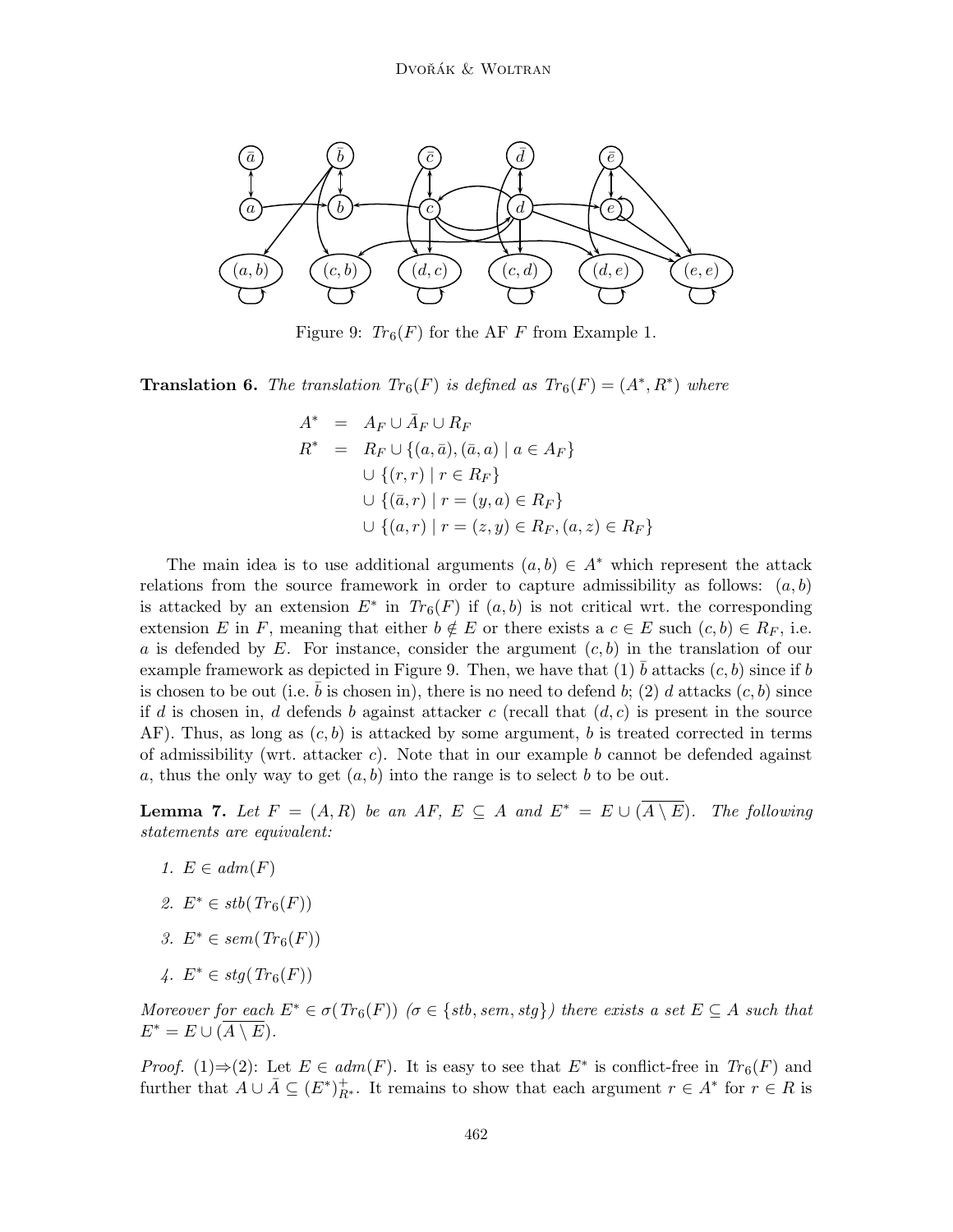attacked by  $E^*$ . Let  $(a, b)$  be such an argument r. If  $b \notin E$  then  $\overline{b} \in E^*$  and thus  $E^* \rightarrow R^*$  r. Otherwise,  $b \in E$  (thus  $b \in E^*$ ) and, by assumption, E defends b in F, i.e.  $(c, a) \in R$  for some  $c \in E$  (thus  $c \in E^*$ ). By construction,  $(c, r) \in R^*$  and  $E^* \rightarrow R^*$  r.

 $(1)$   $\Leftarrow$  (2): Let  $E^*$  ∈ *stb*( $Tr_6(F)$ ).  $E^*$  is conflict-free, thus  $R \cap E^* = \emptyset$  and  $\{a, \bar{a}\}\nsubseteq E^*$ for all  $a \in A$ . By construction, E is conflict-free in F. It remains to show that E defends all its arguments in F. Let  $b \in A \setminus E$  such that  $b \rightarrow^R a$  for some  $a \in E$ . Then there exists an argument  $(b, a)$  in  $Tr_6(F)$  attacked by E. As  $a \in E$  we have that  $\bar{a} \notin E^*$  and thus there exists an argument  $c \in E$  such that  $(c, b) \in R$ .

 $(2) \Leftrightarrow (3) \Leftrightarrow (4)$ : As the empty set is always admissible we have that  $\overline{A}$  is always a stable extension of  $Tr_6(F)$ . Hence, stable, semi-stable and stage extensions coincide in  $Tr_6(F)$ , for any AF  $F$ .  $\Box$ 

Observe that in the construction of  $Tr_6$  drawing attacks  $\{(a, r) | r = (z, y) \in R_F, (a, z) \in$  $R_F$  depends on two attacks and three arguments from the original framework. Hence  $Tr_6$ is not modular. By Lemma 7 the next result follows quite easily.

**Theorem 6.** *Translation Tr*<sub>6</sub> *is embedding and faithful for adm*  $\Rightarrow \sigma$  ( $\sigma \in \{stb, sem, stg\}$ ).

In our faithful translation from complete to stable semantics which we present next, we extend the given AF by arguments that represent whether an argument is attacked in the corresponding extension or not. Further we add arguments that ensure admissibility and completeness. The entire translation is thus slightly more complicated; see also Figure 10 which depicts the translated framework for our running example.

**Translation 7.** The translation  $Tr_7(F)$  is defined as  $Tr_7(F) = (A^*, R^*)$  where

$$
A^* = A_F \cup \bar{A}_F \cup A_F^{\circ} \cup \bar{A}_F^{\circ} \cup A_F' \cup R_F
$$
  
\n
$$
R^* = R_F \cup \{(x, x) \mid x \in A_F' \cup R_F\}
$$
  
\n
$$
\cup \{(a, \bar{a}), (\bar{a}, a), (\bar{a}^{\circ}, a^{\circ}), (a, a') \mid a \in A_F\}
$$
  
\n
$$
\cup \{(a, \bar{b}^{\circ}), (\bar{a}^{\circ}, b') \mid (a, b) \in R_F\}
$$
  
\n
$$
\cup \{(\bar{a}, r'), (b^{\circ}, r') \mid r = (b, a) \in R_F\}
$$

The intuition behind arguments  $A'_F$ ,  $\bar{A}_F$ , and  $R_F$  is similar as in previous translations. An argument  $a^{\circ} \in A_F^{\circ}$  indicates that a is attacked by an extension E of F, while  $\bar{a}^{\circ} \in \bar{A}_F^{\circ}$ says that  $a$  is not attacked by  $E$ .

**Lemma 8.** Let  $F = (A, R)$  be an AF,  $E \subseteq A$  and  $E^* = E \cup \overline{(A \setminus E)} \cup \{a^{\circ} \mid E \rightarrowtail^R a\} \cup \{\bar{a}^{\circ} \mid E \rightarrowtail^R a\}$  $E \nleftrightarrow^R a$ *. Then the following statements are equivalent:* 

- *1.*  $E \in com(F)$
- *2.*  $E^* \in stb(Tr_7(F))$
- *3.*  $E^* \in sem(Tr_7(F))$
- *4.*  $E^* \in stq(Tr_7(F))$

*Moreover for each*  $E^* \in \sigma(Tr_6(F))$   $(\sigma \in \{stb, sem, stg\})$  there exists a set  $E \subseteq A$  such that  $E^* = E \cup \overline{(A \setminus E)} \cup \{a^{\circ} \mid E \rightarrowtail^R a\} \cup \{\bar{a}^{\circ} \mid E \not\rightarrowtail^R a\}.$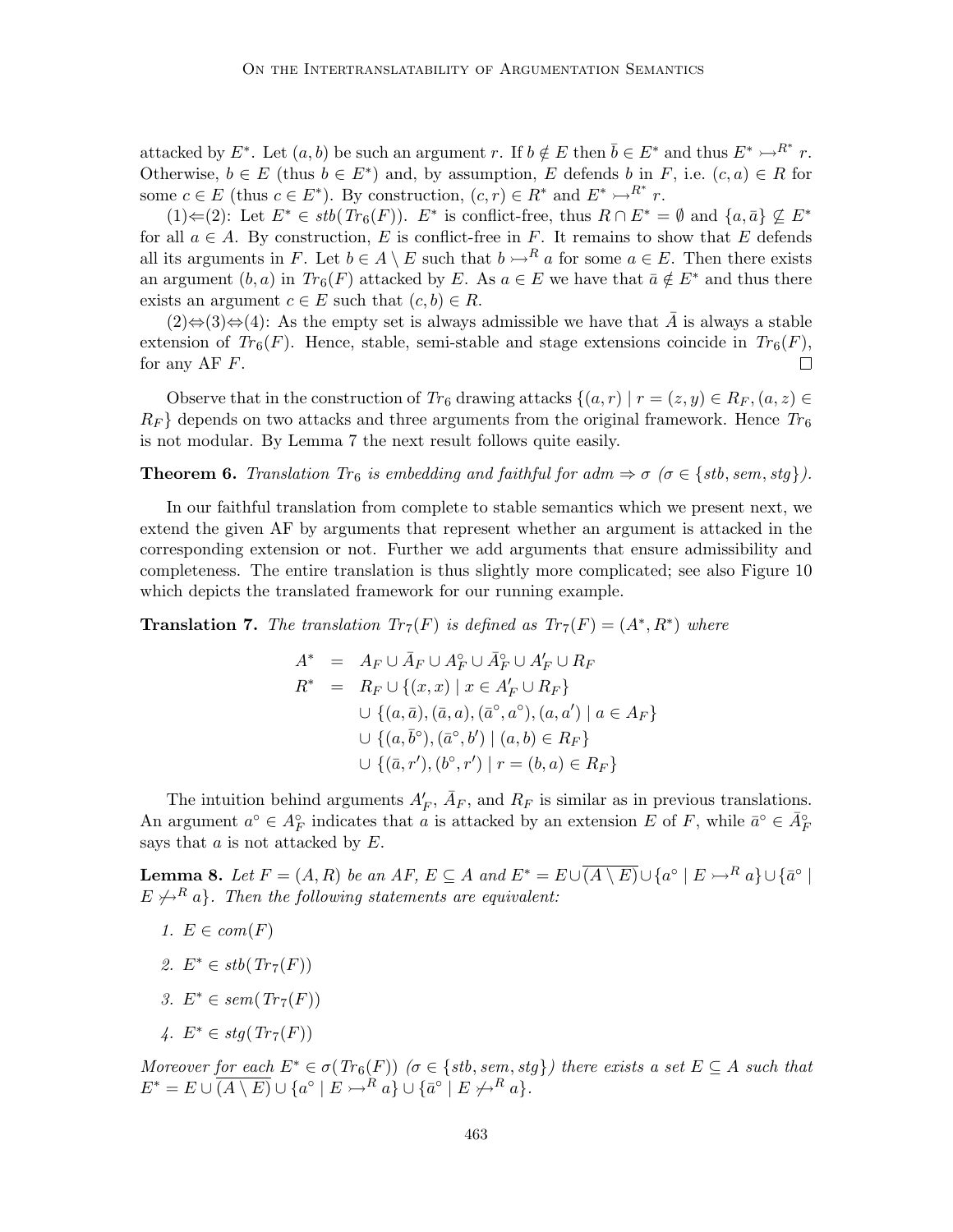

Figure 10:  $Tr_7(F)$  for the AF F from Example 1.

*Proof.* To show  $(1) \Rightarrow (2)$ , let  $E \in com(F)$ . Then by construction  $E^*$  is conflict-free in  $Tr_7(F)$  (for  $x, y \in E$  we have  $x \rightarrow R^* y \Leftrightarrow x \rightarrow R^* y$ ). Moreover, by definition of  $E^*$ , it can be verified that  $A \cup \overline{A} \cup A^{\circ} \cup \overline{A}^{\circ} \subseteq (E^*)^+_{R^*}$ . Thus it remains to show that (i)  $A' \subseteq (E^*)^+_{R^*}$ and (ii)  $R \subseteq (E^*)^+_{R^*}.$ 

- (i) Let  $a \in A$  be an arbitrary argument of F. As E is a complete extension we have that either  $a \in E$ , and thus  $a \in E^*$ , or there exists an attack  $(b, a) \in R$  with  $E \nless B^R b$ , and thus  $\bar{b}^{\circ} \in E^*$ . As by construction  $(\bar{b}^{\circ}, a') \in R^*$  we thus have that  $E^* \rightarrow R^* a'$ .
- (ii) Let  $r = (b, a) \in R$  be an arbitrary attack of F. As E is admissible it holds that either  $a \notin E$ , and thus  $\bar{a} \in E^*$ , or  $E \rightarrow R^* b$ , and thus  $b^{\circ} \in E^*$ . In both cases  $E^* \rightarrow R^* r$ .

Putting things together, we get that  $A \cup \overline{A} \cup A^{\circ} \cup \overline{A}^{\circ} \cup A' \cup R = A^* \subseteq (E^*)^+_{R^*}$  which is equivalent to  $E^*$  being a stable extension of  $Tr_7(F)$ .

To show  $(1) \leftarrow (2)$ , let  $E^* \in stb(Tr_7(F))$ . First we prove that  $E^*$  is of the desired form. As  $E^*$  is both conflict-free and  $\subseteq$ -maximal we clearly have that  $E^* \cap (A \cup \overline{A}) = E \cup \overline{A \setminus E}$ for some  $E \subseteq A$ . Let now  $a \in A$  be an arbitrary argument. We have that  $a^{\circ} \in E^*$  iff  $\bar{a}^{\circ} \notin E^*$ . But as  $E^*$  is stable  $\bar{a}^{\circ} \notin E^*$  iff there exists an attack  $(b, \bar{a}^{\circ})$  such that  $b \in E^*$ . By construction of  $Tr_7(F)$  this is equivalent to  $b \in E$  and therefore  $E \rightarrow R_a$ . Thus  $E^*$  is of the desired form, it remains to show that  $E$  is complete. As mentioned before we have for  $x, y \in E: x \rightarrow R^i y \Leftrightarrow x \rightarrow R^* y$  and thus E is conflict-free in F. Thus it remains to show that (i) E defends each of its arguments in F and (ii) E contains each argument defended by  $E$  in  $F$ .

(i) Let us assume there exists an argument  $a \in E$  not defended by E. Thus there exists  $r = (b, a) \in R, E \nleftrightarrow b$ . By construction we also have that  $\bar{a} \notin E^*$  (as  $a \in E$ ) and  $b^{\circ} \notin E^*$  (as  $E \nleftrightarrow b$ ). But in  $Tr_7(F)$  the self-attacking argument r is only attacked by the arguments  $\bar{a}$ ,  $b^{\circ}$  (and itself). Hence, this is in contradiction to  $E^*$  being a stable extension.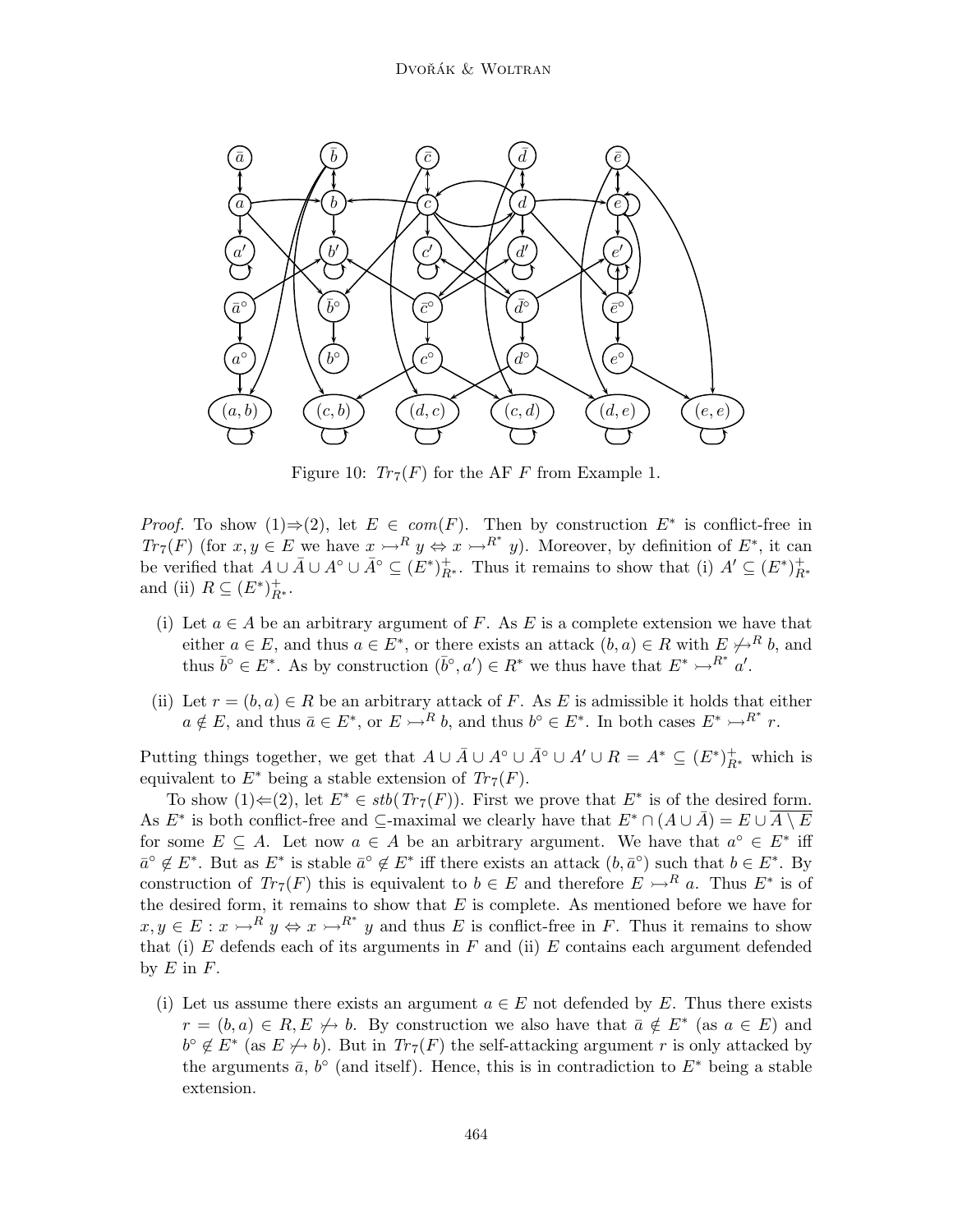(ii) Let  $a \in A$  be an argument defended by E. Then for all arguments  $b \rightarrow^R a$  we have that  $E \rightarrow R b$  and thus  $b^{\circ} \in E^*$  and  $\bar{b}^{\circ} \notin E^*$ . Recall that in  $Tr_{7}(F)$  the argument a' is self-attacking and thus does not belong to  $E^*$  and is only attacked by the arguments  $\bar{b}^{\circ}$  and a. As  $E^*$  is a stable extension and  $a' \notin E^*$  we have that  $a \in E^*$  and  $a \in E$ .

 $(2) \Leftrightarrow (3) \Leftrightarrow (4)$ : As there always exists a complete extension we know that any framework  $Tr_7(F)$  has a stable extension. But then stable, stage and semi-stable extensions coincide.  $\Box$ 

Translation  $Tr_7$  introduces a huge number of new arguments, despite this the introduction of a concrete argument or attack only depends on a single argument or attack. Hence  $Tr_7$  is modular. It is easily checked that  $Tr_7$  is also embedding. Together with Lemma 8 we thus can state the following result for  $Tr_7$ .

**Theorem 7.** *Tr<sub>7</sub> is a modular, embedding and faithful translation for com*  $\Rightarrow \sigma$  ( $\sigma \in$ {*stb*, *sem*, *stg*}*).*

Finally we present a translation from grounded semantics to most of the other semantics under our focus, i.e. to all semantics except admissible semantics. The main idea is to simulate the computation of the least fixed-point of the characteristic function  $\mathcal{F}_F(S)$  =  $\{x \in A_F \mid x \text{ is defined by } S\}$  of an AF F within the target AF.

**Translation 8.** The translation  $Tr_8(F)$  is defined as  $Tr_8(F) = (A^*, R^*)$  where

$$
A^* = A_{F,1} \cup \overline{A}_{F,1}^{\circ} \cup \cdots \cup A_{F,l} \cup \overline{A}_{F,l}^{\circ}
$$
  

$$
R^* = R_F \cup \{ (\overline{a}_i^{\circ}, b_i) \mid (a, b) \in R, i \in [l] \}
$$
  

$$
\cup \{ (a_i, \overline{b}_{i+1}^{\circ}) \mid (a, b) \in R, i \in [l-1] \}
$$

*with*  $A_F = A_{F,l}$  *and*  $l = \lceil \frac{|A_F|}{2} \rceil$  $\frac{1}{2}$ .

For illustration, we use here a slightly different example depicted in Figure 11(a). Observe that this AF has  $\{a, c, d\}$  as its grounded extension. The translated framework is given in Figure 11(b).

The intuition behind arguments  $a_i \in A_{F,i}$  is that  $a \in \mathcal{F}_F^i(\emptyset)$ , while the intuition of  $\bar{a}_i^{\circ} \in \bar{A}_{F,i}^{\circ}$  is that  $\mathcal{F}_F^{(i-1)}$  $F_F^{(l-1)}(\emptyset) \nleftrightarrow a$ . The integer l is an upper bound for the number of iterations we need to reach the least fixed-point, i.e. the grounded extension.

**Lemma 9.** Let  $F = (A, R)$  be an AF and  $E^*$  the grounded extension of  $Tr_8(F)$ . Then  $E^* \cap A$  *is the grounded extension of* F. We further have that on  $Tr_8(F)$  the grounded, *stable, complete, preferred, semi-stable and stage extensions coincide.*

*Proof.* We recall the definition of the characteristic function  $\mathcal{F}_F$  of an AF F, defined as  $\mathcal{F}_F(S) = \{x \in A_F \mid x \text{ is defined by } S\}$ , and that the grounded extension of F is the least fix-point of  $\mathcal{F}_F$ . Further we use as a shorthand  $F^* = Tr_8(F)$ . One can show that for arbitrary  $a \in A$  we have

(i) 
$$
a_i \in E^*
$$
 iff  $a \in \mathcal{F}_F^i(\emptyset)$ ;

(ii)  $\bar{a}_i^{\circ} \in E^*$  iff  $\mathcal{F}_F^{i-1}(\emptyset) \neq R_i$  a; and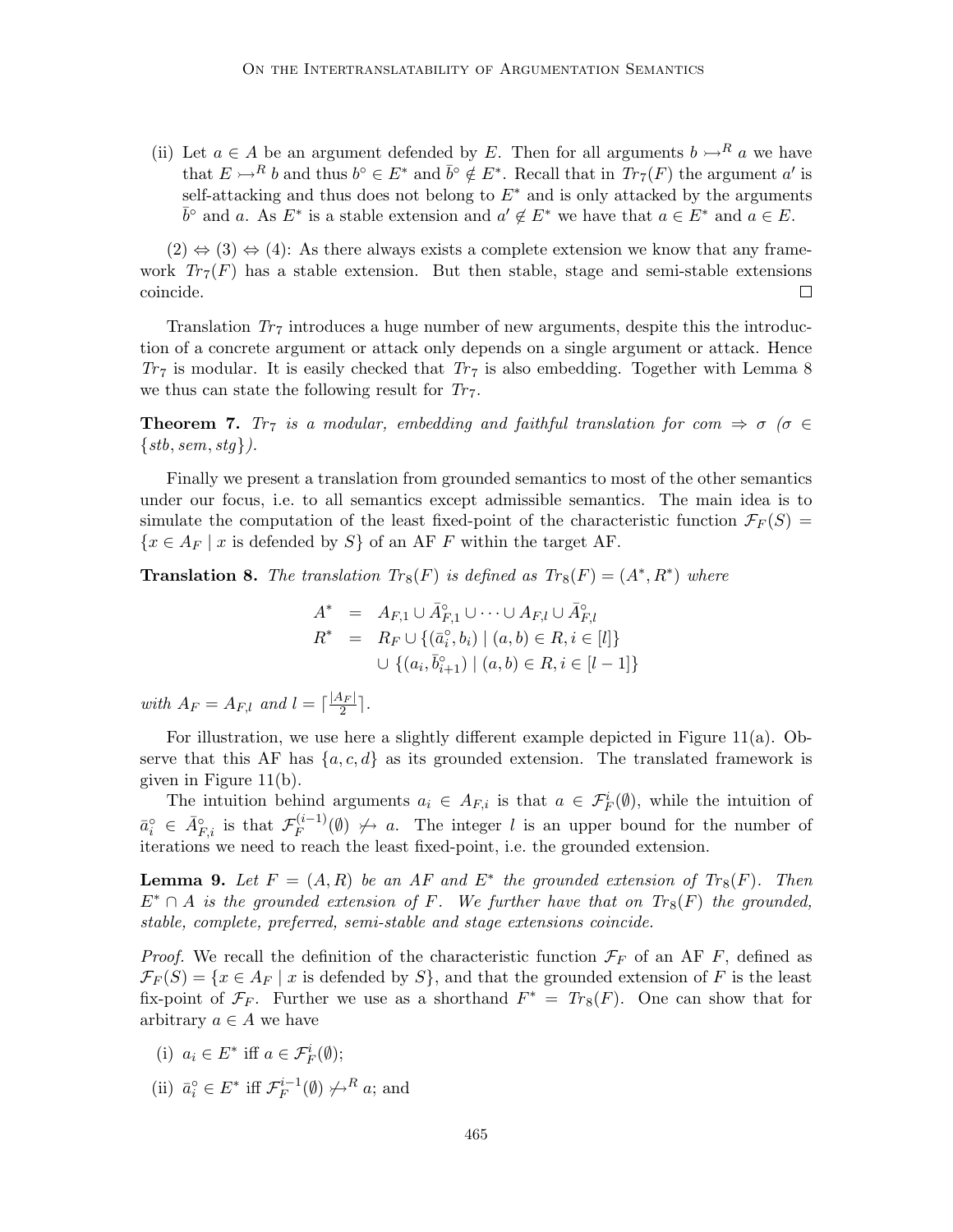

Figure 11: An example for  $T_{8}$ .

(iii)  $A_{F,i} \subseteq (E^*)^+_{R^*}.$ 

(iv) 
$$
\bar{A}_{F,i}^{\circ} \subseteq (E^*)^+_{R^*}.
$$

We prove this by structural induction. As induction base we show (ii) and (iv) for the arguments  $\bar{a}_1^{\circ}$ . For  $a \in A$  we have that  $\bar{a}_1^{\circ} \in E^*$  as they are not attacked by any argument. This coincides with the fact that  $\mathcal{F}_F^0(\emptyset) = \emptyset$  doesn't attack any argument and thus (ii) and (iv) holds.

We have two induction steps: (1) Showing that (i) and (iii) hold for arbitrary  $n$  iff (ii) and (iv) hold for n; and (2) showing that (ii) and (iv) hold for arbitrary n iff (i) and (iii) hold for  $n-1$ .

(1) We assume (ii) and (iv) hold for all  $\bar{a}_n^{\circ}$ . By the definition of  $\mathcal{F}_F$  we have that  $a \in \mathcal{F}_F^n(\emptyset)$ iff all  $b \in a^- = \{b \in A \mid b \rightarrow a\}$  are attacked by  $\mathcal{F}_F^{n-1}(\emptyset)$ . Applying the induction hypothesis (ii) to  $b \in a^-$  we obtain that  $a \in \mathcal{F}_F^n(\emptyset)$  iff each  $\bar{b}_i^{\circ} \in {\{\bar{b}_i}^{\circ} \mid (b,a) \in R\}$  is attacked by  $E^*$ . Further, as by the construction of  $Tr_8(F)$  these are the only attackers of a, this is equivalent to argument  $a_i$  being defended by  $E^*$ . Now recall that the each argument defended by the grounded extension is indeed contained in the grounded extension. Hence,  $a \in \mathcal{F}_F^n(\emptyset)$  iff  $a_i \in E^*$  and (i) holds.

To show (iii) we consider  $a_i \in A_{F,i}$ . If  $a_i \in E^*$  then clearly  $a_i \in (E^*)^+_{R^*}$ . Thus let us consider  $a_i \notin E^*$ . Then, by the above observations, there exists a  $\tilde{b}_i^{\circ}$  such that  $\bar{b}_i^{\circ} \rightarrow a_i$  and  $E^* \not\rightarrow \bar{b}_i^{\circ}$ . Using the latter and the induction hypothesis (iv) we obtain that  $\bar{b}_i^{\circ} \in E^*$ . Now we have that  $E^* \rightarrowtail a_i$ , hence  $a_i \in (E^*)^+_{R^*}$  and we obtain (iii).

(2) Now let us assume that (i) and (iii) hold for all  $a_{n-1}$ . We have that  $\mathcal{F}_F^{n-1}(\emptyset) \rightarrow a$ iff there exists  $b \in \mathcal{F}_F^{n-1}(\emptyset) \cap \{b \mid (b,a) \in R^*\}$ . By induction hypothesis this holds iff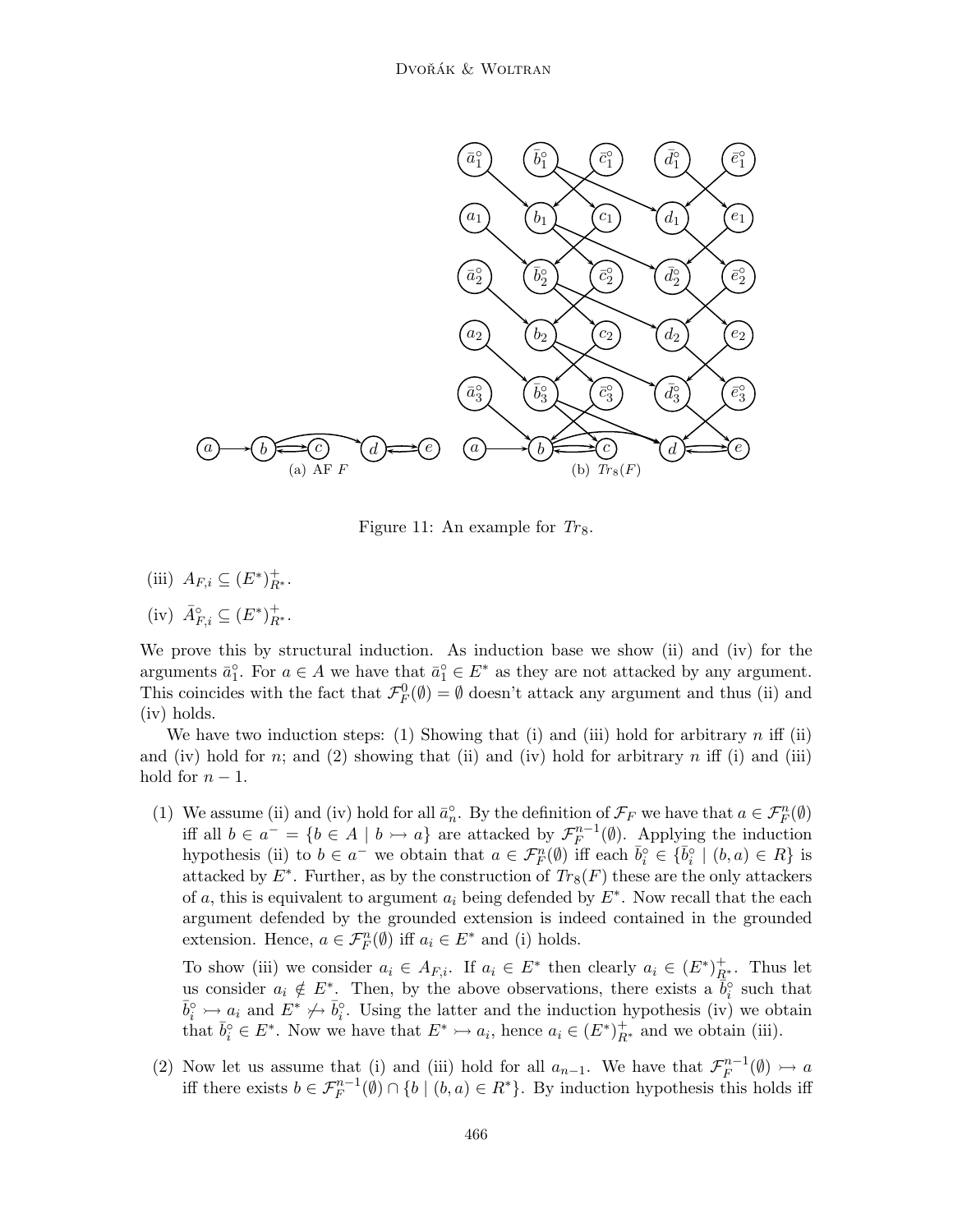there exists a  $b_{i-1} \in E^*$  such that  $(b, a) \in R$ . In other words there exists  $b_{i-1} \in E^*$ such that  $b_{i-1} \rightarrow R^*$   $\bar{a}_i^{\circ}$ , which implies that  $\bar{a}_i^{\circ} \notin E^*$ . Moreover if there is no  $b_{i-1} \in E^*$ such that  $b_{i-1} \rightarrow R^* \stackrel{i}{a_i^o}$ , by assumption (iii) we have that  $E^*$  defends  $\bar{a}_i^o$  and thus  $\bar{a}_i^{\circ} \in E^*$ . Hence (ii) and (iv) hold.

Furthermore when applying the  $\mathcal{F}_F$  operator we either add a new argument to the set and attack an additional argument or we reach the fixed-point. So in each step we make a decision about at least two arguments and thus  $\mathcal{F}_F^l(\emptyset) = \text{grd}(F)$ . In combination with (i), we get that  $a_l \in E^*$  iff  $a \in \text{grd}(F)$ . Moreover by (iii) and (iv) it holds that  $E^*$  is also a stable extension and thus  $grd(F^*) = stb(F^*) = com(F^*) = prf(F^*) = sem(F^*) = stg(F^*)$ .  $\Box$ 

As in  $Tr_8$  the integer value l depends on the size S of the source AF,  $Tr_8$  is not modular. However, it can be verified that the computation of the translation only requires logarithmic space wrt. S and that  $Tr_8$  is embedding (the original AF is indeed contained in the resulting  $AF$ ; see also the bottom layer in Figure 11(b)). Our final result concerning translations thus follows immediately from Lemma 9.

**Theorem 8.** *Tr*<sub>8</sub> *is an embedding and faithful translation for grd*  $\Rightarrow \sigma$  ( $\sigma \in \{stb, com,$ *prf* , *stg*, *sem*}*).*

### 5. Negative Results

In this section, we present results fortifying that for several semantics there does not exist any translation with the desired properties. The first result, which is rather straight forward, relies on the fact that the grounded semantics is a unique-status semantics.

**Proposition 3.** There is no (weakly) faithful translation for  $\sigma \Rightarrow$  grd with  $\sigma \in \{sem,$  $stg, prf, com, stb, adm$ .

*Proof.* For instance consider the AF  $F = (\{a, b\}, \{(a, b), (b, a)\})$ . We have that  $\{\{a\}, \{b\}\}\subseteq$  $\sigma(F)$  for  $\sigma \in \{sem, stg, prf, com, stb, adm \}$  but the grounded semantics always proposes a unique extension.  $\Box$ 

We observe that in general it holds that if  $\sigma$  is a multiple status semantics and  $\sigma'$  is a unique status semantics then there is no (weakly) faithful translation for  $\sigma \Rightarrow \sigma'$ .

Further results are based on complexity gaps between different semantics (see Table 1) and the fact that certain translations preserve some decision problem. We start with cases where it is impossible to find efficient faithful translations; even if we allow for weakly faithful translations, cf. Definition 6. Afterwards, we give some negative results concerning (weakly) exact translations.

The following theorem concerns the intertranslatability of preferred, semi-stable and stage semantics, i.e. the semantics where skeptical acceptance is  $\Pi_2^P$ -complete. The underlying reason for the impossibility result is the complexity gap for the credulous acceptance problems.

**Theorem 9.** There is no efficient (weakly) faithful translation for sem  $\Rightarrow$  prf or stg  $\Rightarrow$  prf  $unless \ \Sigma_2^P = \text{NP}.$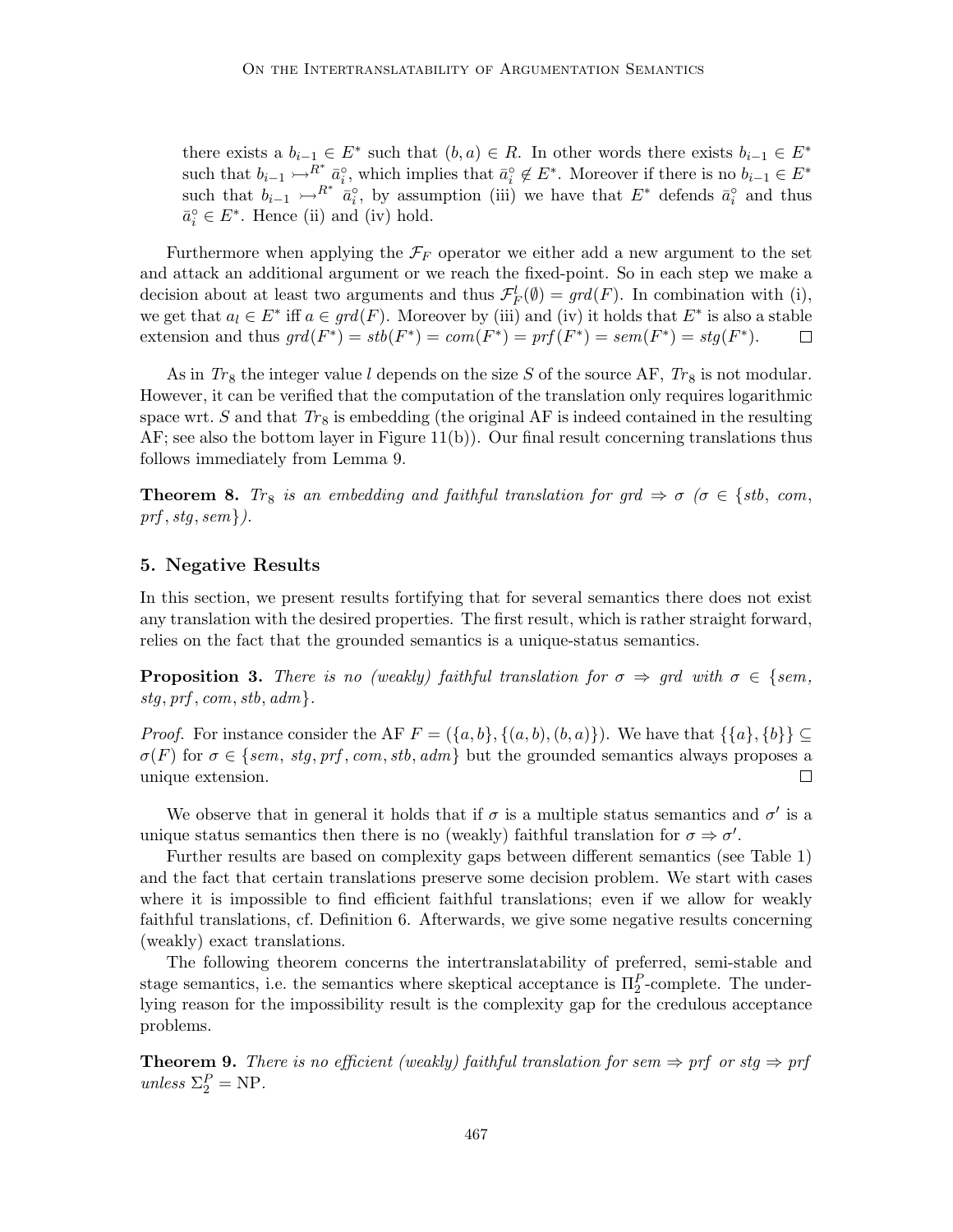*Proof.* Let *Tr* be an efficient (weakly) faithful translation from  $\sigma \in \{sem, stg\}$  to prf. By definition this translation is L-computable and as we show next reduces  $Cred_{\sigma}$  to  $Cred_{\eta r}f$ : Let  $F = (A, R)$  be an arbitrary AF,  $x \in A$  an argument. First let us assume that x is credulously accepted wrt. to  $\sigma$ . Hence, there exists an  $E \in \sigma(F)$  with  $x \in E$ . As Tr is a weakly faithful translation, there is an  $E^* \in prf(Tr(F))$ , such that  $E^* \cap A = E$ . Thus  $x \in E^*$ , i.e. x is credulously accepted wrt. preferred semantics in  $Tr(F)$ .

So assume x is credulously accepted in  $Tr(F)$  wrt. to prf, i.e.  $x \in E^*$  for some  $E^* \in$  $prf(Tr(F))$ . By  $x \in E^* \cap A$  we can conclude that  $E^*$  is not a remainder set of *Tr*. As *Tr* is a weakly faithful translation we have that  $E = E^* \cap A$  is in  $\sigma(F)$ , and thus x is credulously accepted in F wrt.  $\sigma$ . Thus, Tr is a L-reduction from the  $\Sigma_2^P$ -hard problem  $\textsf{Cred}_{\sigma}$  to the  $NP$ -easy problem  $Cred_{prf}$ .  $\Box$ 

The following theorem makes use of complexity gaps for the skeptical acceptance.

**Theorem 10.** *There is no efficient (weakly) faithful translation for*  $\sigma \Rightarrow \sigma'$ , *where*  $\sigma \in$  ${sem, stg, prf }$  *and*  $\sigma' \in {com, stb, adm }$ *, unless*  $\Sigma_2^P = NP$ *.* 

*Proof.* Given an efficient weakly faithful translation Tr with remainder set S for  $\sigma \Rightarrow \sigma'$  we have that  $\mathsf{Skept}_{\sigma}$  is translated to the problem  $\mathsf{Skept}_{\sigma}^{\mathcal{S}}$ , that is deciding whether an argument is in each  $\sigma'$ -extension which is not in the set S. Next we show that the problem Skept $_{\sigma'}^S$ remains in coNP. One can disprove Skept $_{\sigma'}^{\mathcal{S}}$ , by guessing a set  $E \subseteq A$ , such that  $a \notin E$ and verify that  $E \in \sigma'(F)$  and  $E \notin \mathcal{S}$ . As  $\text{Ver}_{\sigma'} \in P$  and the set  $\mathcal{S}$  is fixed, i.e.  $\mathcal{S}$  does not depend on the input, this is an NP-algorithm. Hence proving  $\mathsf{Skept}_{\sigma'}^{\mathcal{S}}$  is in coNP. Thus *Tr* would be an L-reduction from the  $\Pi_2^P$ -hard problem Skept<sub>σ</sub> to the coNP-easy problem Skept $_{\sigma'}^{\mathcal{S}}$ , which implies  $\Sigma_2^P = \text{NP}$ .  $\Box$ 

One might prefer (weakly) exact over (weakly) faithful translations. As we have seen in Section 4, several of our translations are not exact but only faithful. In these cases we are interested in either finding an exact translation or an evidence that an exact translation is not possible. The following theorems approve that it was appropriate to have given only a (weakly) faithful translation in Section 4, as there cannot be any exact such translation.

**Theorem 11.** *There is no (weakly) exact translation for*  $\sigma \Rightarrow \sigma'$  *where*  $\sigma \in \{adm, com\}$  $and \sigma' \in \{stb, prf, sem, stg\}.$ 

*Proof.* This is basically by the fact that admissible resp. complete extensions may be in a  $\subset$ -relation; consider e.g.  $F = (\{a, b\}, \{(a, b), (b, a)\})$  with  $\sigma(F) = \{\{a\}, \{b\}, \emptyset\}$ . Let us now assume there exists a (weakly) exact translation *Tr* for  $\sigma \Rightarrow \sigma'$ . By definition,  $\sigma(F)$  =  $\{\{a\}, \{b\}, \emptyset\} \subseteq \sigma'(Tr(F))$ , but as  $\emptyset \subset \{a\}$  this contradicts  $\sigma' \in \{stb, prf, sem, stg\}$ .  $\Box$ 

**Theorem 12.** *There is no (weakly) exact translation for com*  $\Rightarrow$  *adm.* 

*Proof.* We observe that for every AF F it holds that  $\emptyset \in \text{adm}(F)$ , but there are AFs where  $\emptyset \notin com(F)$ . Thus for a weakly exact translation *Tr*, with the collection S of remainder sets, it holds that  $\emptyset \in \mathcal{S}$ . But then, given an AF F with  $\emptyset \in com(F)$ , e.g.  $F = (\{a, b\}, \{(a, b), (b, a)\})$ , we can conclude that  $\emptyset \in \text{adm}(Tr(F)) \setminus \mathcal{S}$ , a contradiction.  $\square$ 

**Theorem 13.** There is no efficient (weakly) exact translation for grd  $\Rightarrow$   $\sigma$  where  $\sigma \in$  $\{stb, adm, com\}, unless L = P.$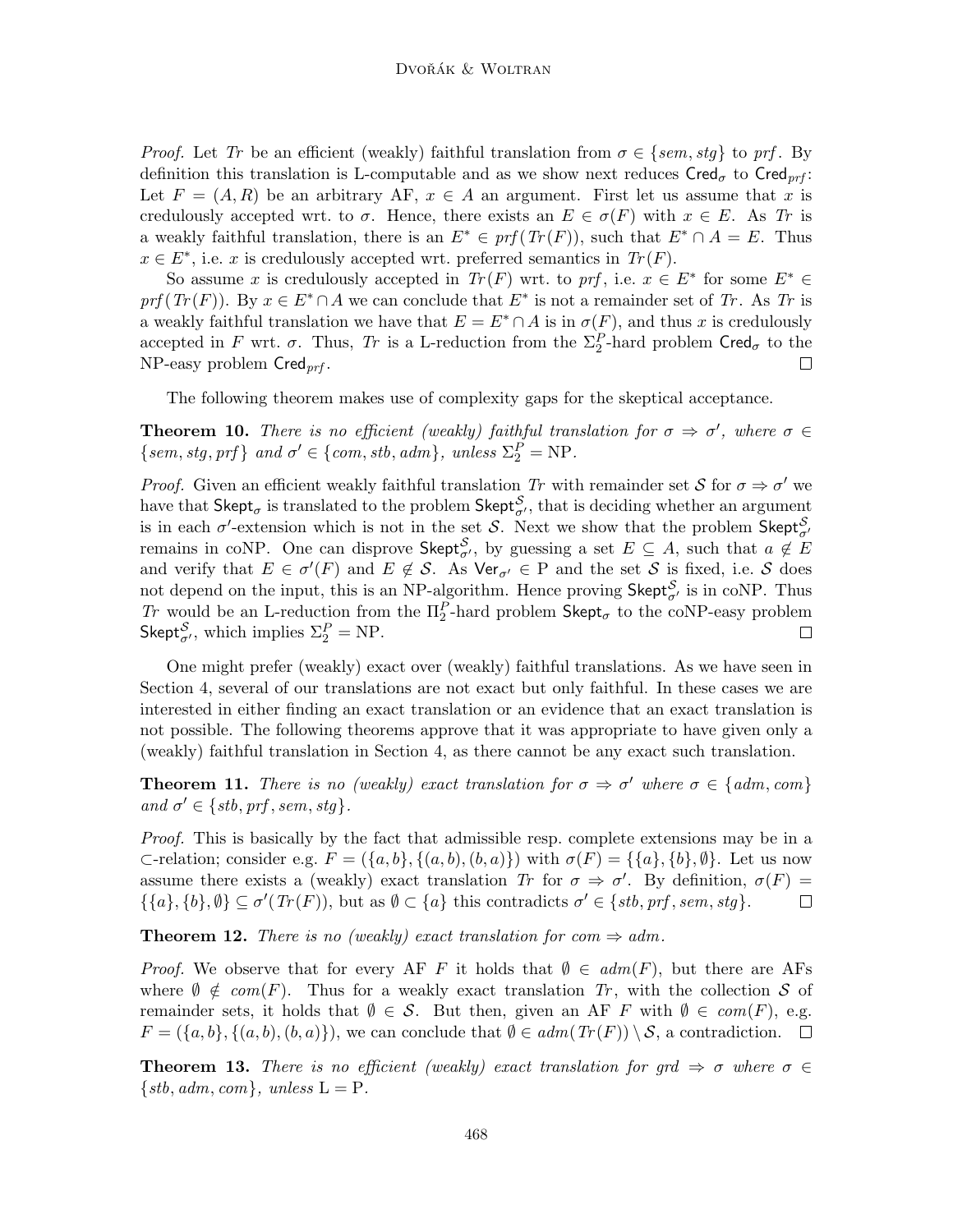

Figure 12: Counterexample for exact translations  $\sigma \Rightarrow stg \ (\sigma \in \{sem, prf\}).$ 

*Proof.* Let us, towards a contradiction, assume that there exists an efficient (weakly) exact translation *Tr* for  $grd \Rightarrow \sigma$ . For a given AF  $F = (A, R)$  with a set  $E \subseteq A$  it holds that  $E \in \text{grd}(F)$  iff  $E \in \sigma(\text{Tr}(F))$ . Thus  $\text{Tr}$  would be an L-reduction from the P-hard problem Ver<sub>ard</sub> (see Proposition 1) to Ver<sub> $\sigma$ </sub> ( $\sigma \in \{stb, \text{adm}, \text{com}\}\)$  which is in L.  $\Box$ 

In Section 4 we presented two translations for  $\textit{stg} \Rightarrow \textit{sem}$ :  $Tr_2$  which is an exact translation, but not embedding, and  $Tr_5$  which is an embedding and faithful translation, but not exact. Let us also mention at this point that  $Tr_2$  was the only translation presented in Section 4 that is not embedding. Hence a natural question that occurs is whether a translation that is embedding and exact for  $\textit{stg} \Rightarrow \textit{sem}$  is possible. We give a negative answer to this question.

#### **Theorem 14.** *There is no embedding and (weakly) exact translation for stg*  $\Rightarrow$  *sem.*

*Proof.* Let us assume there exists an embedding and (weakly) exact translation *Tr* for  $stq \Rightarrow sem.$  Consider the AF  $F = (\{a, b\}, \{(a, a), (a, b)\})$  with  $stq(F) = \{\{b\}\}\)$ . As Tr is a (weakly) exact translation we have that  $\{b\} \in sem(Tr(F))$  and thus  $\{b\} \in adm(Tr(F))$ . Further we have that  $(a, b) \in R_{Tr(F)}$  ( $Tr(F)$  is embedding) and thus  $\{b\}$  must attack a. But then we have  $(b, a) \in R_{Tr(F)}$  which is contradiction to Tr being an embedding translation.  $\Box$ 

Finally we present an impossibility result for  $prf \Rightarrow stg$  and  $sem \Rightarrow stg$ .

**Theorem 15.** *There is no (weakly) exact translation for*  $\sigma \Rightarrow$  *stg* ( $\sigma \in \{sem, prf\}$ ).

*Proof.* Consider the AF  $F = (\{a, b, c, d, e, f, g_1, g_2, h\}, \{(g_1, g_1), (g_2, g_2), (a, b), (b, a), (c, d),$  $(d, c), (a, g_1), (b, e), (c, e), (d, g_2), (e, f), (f, h), (h, e)\})$  illustrated in Figure 12. We have that  $sem(F) = \{\{b, d, f\}, \{a, c, f\}, \{a, d\}\}$  and  $prf(F) = sem(F) \cup \{\{b, c, f\}\}.$ 

To prove that there is no weakly exact translation for  $\sigma \Rightarrow stg \ (\sigma \in \{sem, prf\})$ , we will show that there exists no AF  $F'$  with  $sem(F) \subseteq stg(F')$ . To this end, let us assume that  $F' = (A', R')$  is such an AF with  $\{\{b, d, f\}, \{a, c, f\}, \{a, d\}\}\subseteq stg(F')$ . Using the fact that  $\{b, d, f\}$  is conflict-free in F' we obtain that  $(d, f), (f, d) \notin R'$  and similar by using that  $\{a, c, f\}$  is conflict-free in F' we get that  $(a, f), (f, a) \notin R'$ . By assumption  $\{a, d\} \in stg(F')$ and thus  $\{a, d\}$  is a maximal conflict-free set of  $F'$ , but by the above observations the set  $\{a, d, f\}$  is also conflict-free in  $F'$ , a contradiction.  $\Box$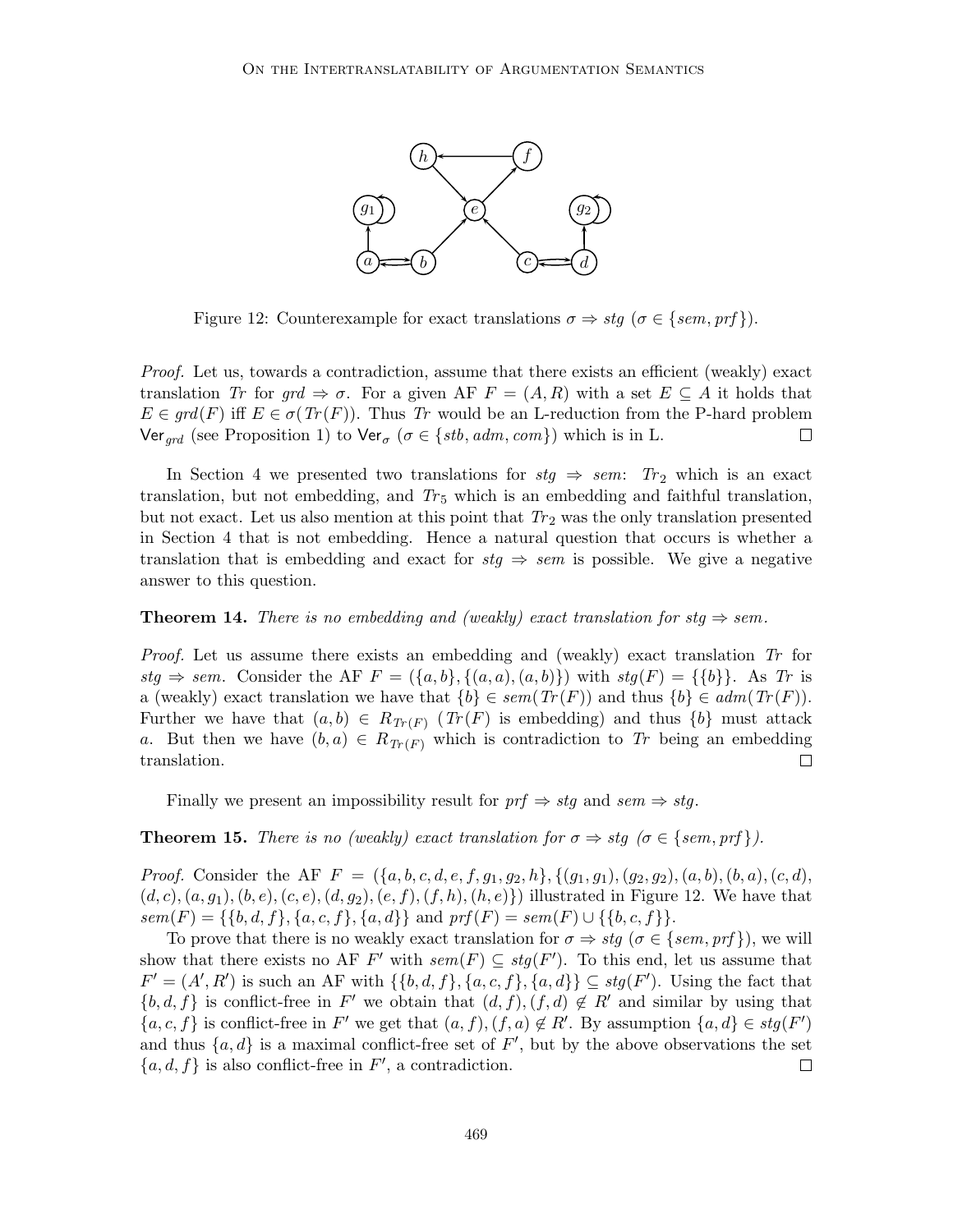|          | qrd | adm                   | stb                        | com        | $\emph{prt}$          | sem                  | stq        |
|----------|-----|-----------------------|----------------------------|------------|-----------------------|----------------------|------------|
| qrd      | id  | $Tr_4 \circ Tr_8 / -$ | $Tr_8$ / - $\blacksquare$  | $Tr_8 / -$ | $Tr_8 / ?$            | $/$ ?<br>$Tr_8$      | $Tr_8$ / ? |
| adm      |     | id                    | $_+$ $Tr_6$ $\,/\,$ - $^+$ | $Tr_1$     | $Tr_4 \circ Tr_6 / -$ | $Tr_6$ / -           | $Tr_6 / -$ |
| $_{stb}$ |     | $Tr_4$                | id                         | $Tr_4$     | $Tr_4$                | $Tr_3, Tr_4$         | $Tr_3$     |
| com      |     | $Tr_4 \circ Tr_7 / -$ | , $Tr_7$ / - $^{\circ}$    | id         | $Tr_4 \circ Tr_7 / -$ | $Tr_7$<br>$\sqrt{2}$ | $Tr_7$ / - |
| prf      |     |                       |                            |            | id                    | $Tr_1$               |            |
| sem      |     |                       |                            |            |                       | id                   |            |
| stg      |     |                       |                            |            |                       | $Tr_2$               | ıd         |

Table 2: Results about (weakly) faithful / exact translations.

#### 6. Conclusion

In this work, we investigated intertranslations between different semantics for abstract argumentation. We focused on translations which are efficiently computable and faithful (with a few relaxations due to certain differences implicit to the semantics). An overview of our results is given in Table 2.<sup>3</sup> The entry in row  $\sigma$  and column  $\sigma'$  is to read as follows: "-" states that we have shown (Section 5) that no efficient faithful (even weakly faithful) translation for  $\sigma \Rightarrow \sigma'$  exists. If the entry refers to a translation (or a concatenation of translations), we have found an efficient (weakly) exact translation for  $\sigma \Rightarrow \sigma'$ . An entry which is split into two parts, e.g. "*Tr<sub>8</sub>* / -", means that we have found an efficient (weakly) faithful translation, but there is no such exact translation. "?" indicates an open problem. We mention that all the concatenated translations are weakly faithful as they are built from a weakly exact translation  $Tr_4$  (which has as only remainder set the empty set) and a faithful translation (either  $Tr_6$ ,  $Tr_7$ , or  $Tr_8$ ).

Figure 13 illustrates our intertranslatability results at one glance. Here, a solid arrow expresses that there is an efficient faithful translation while a dotted arrow depicts that there may exist such a translation, but so far we have neither found one nor have an argument against its existence. Furthermore, if for two semantics  $\sigma, \sigma'$  there is no path from  $\sigma$  to  $\sigma'$ then it is proven (partly under typical complexity theoretical assumptions) that there is no efficient faithful translation for  $\sigma \Rightarrow \sigma'$ . If we consider the relations between the semantics wrt. exactness rather than just faithfulness, the overall picture changes; see Figure 14. Here, we get a more detailed picture about the relations between stable, admissible, and complete semantics. One conclusion, we can draw from these pictures is that semi-stable semantics is the most expressive one, since each of the other investigated semantics can be efficiently embedded. Moreover, we believe that our investigations complements recent results about comparisons between the different semantics proposed for argumentation frameworks.

Let us at this point also mention that, instead of considering different properties for the translations, we could also have used slightly revised semantics. The notion of remainder sets (as given in Definition 6) can partly be circumvented by, for instance, using a quasiadmissible semantics instead of admissible semantics, where the quasi-admissible extensions

<sup>3.</sup> One may notice that  $Tr_5$  does not appear in the table. Recall that  $Tr_5$  was proposed as an alternative to  $Tr_2$  satisfying slightly different properties for  $stq \Rightarrow sem$ ; see also the discussion before Theorem 14.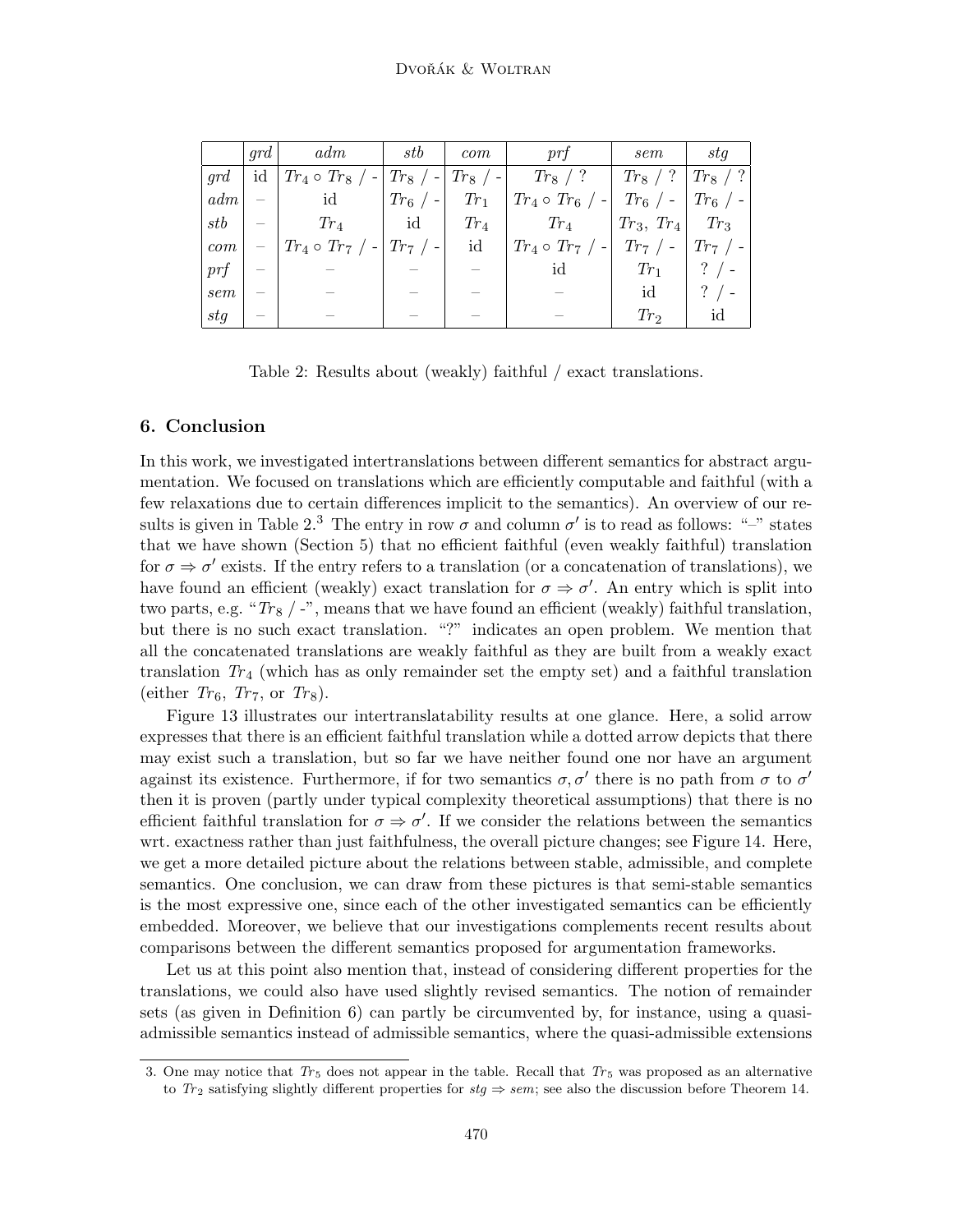of an AF are all non-empty admissible extensions (in case such ones exist), or is only the empty set otherwise. Also it is obvious that the more restricted the properties for a translation are, the less such translations exist (compare Figures 13 and 14). Hence, we observe a certain trade-off between translation criteria and comparability between semantics.

An alternative option to obtain translations would have been to exploit known relations between argumentation semantics and logic-programming semantics (see, e.g., Dung, 1995; Wu, Caminada, & Gabbay, 2009) and making use of known translatability results for the latter. However, we refrained from such an approach here, since it might blur the minimal requirements for the translations under consideration. In particular, from the point of meta-argumentation, translations via logic-programming semantics might introduce new arguments just for technical reasons due to the logic-programming syntax, but which have no meaning on the level of AFs.



Figure 13: Intertranslatability of argumentation semantics wrt. weakly faithful translations.



Figure 14: Intertranslatability of argumentation semantics wrt. weakly exact translations.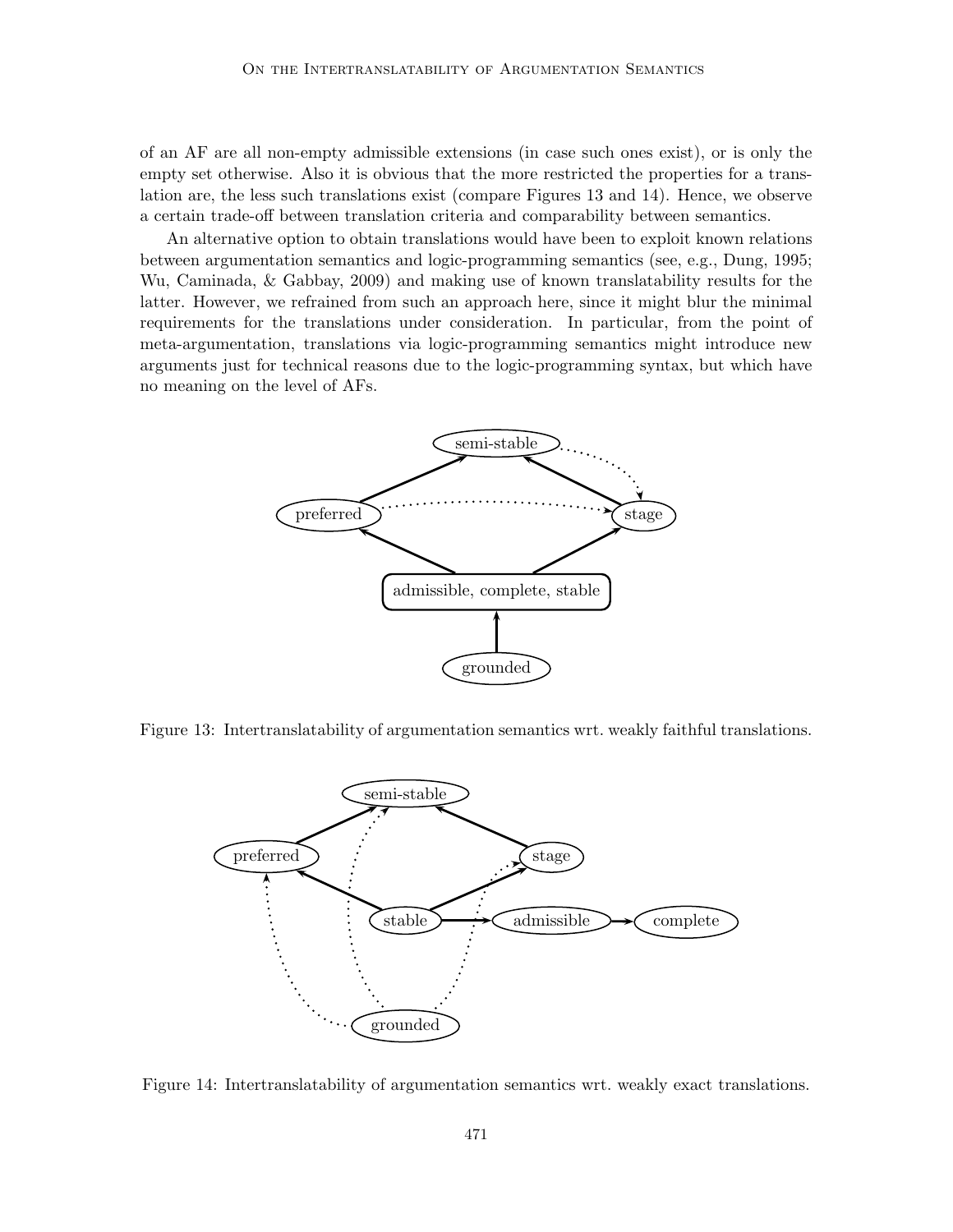#### Dvořák & Woltran

For future work, we identify the following tasks: First, we want to solve the few open slots in Table 2. Second, further properties for translations could be of interest. For instance, one could even strengthen the property of being exact (which is defined in terms of the extensions) to the requirement that the labelings (Caminada  $\&$  Gabbay, 2009) of the source and target framework coincide. Labelings provide additional information, in particular for arguments not contained in an extension. Likewise, it would be interesting to investigate intertranslatability in the more general approach of equational semantics for argumentation frameworks (Gabbay, 2011). Further properties for translations could be given in terms of graph properties. As an example, acyclic AFs should remain acyclic after the translations, or parameters as tree-width should remain unchanged. Requirements of such a form are also termed "structural preservation" (Janhunen et al., 2006). Such properties are of interest from a computational point of view in the sense that, in case the source AF is easy to evaluate (because of its structure), this advantage should not be lost during the translation; recall here Figure 1 where we suggested to use our translations for a rapid prototyping approach to compute the extensions of a semantics via an argumentation engine based on a different semantics. Finally, we plan to extend our considerations to other important semantics like the ideal semantics (Dung et al., 2007), cf2-semantics (which is proposed among others in Baroni et al., 2005), or resolution-based semantics (Baroni, Dunne, & Giacomin, 2011), among which the resolution-based grounded semantics is of particular interest. As well studying translations between semantics for generalizations of Dung-style AFs as EAFs (Modgil, 2009) or AFRAs (Baroni, Cerutti, et al., 2011) is an interesting subject for future work.

#### Acknowledgments

This work was supported by the Vienna Science and Technology Fund (WWTF) under grant ICT08-028. A preliminary version of this paper has been presented at the International Conference "*30 Years of Nonmonotonic Logic*".

The authors are grateful to Christof Spanring for suggesting the counterexample used in the proof of Theorem 15. Moreover, the authors want to thank Tomi Janhunen as well as the anonymous referees from the "*30 Years of Nonmonotonic Logic*" symposium and from JAIR for valuable comments which helped to improve the paper.

### References

- Amgoud, L., Dimopoulos, Y., & Moraitis, P. (2007). A unified and general framework for argumentation-based negotiation. In Durfee, E. H., Yokoo, M., Huhns, M. N., & Shehory, O. (Eds.), *Proceedings of the 6th International Joint Conference on Autonomous Agents and Multiagent Systems (AAMAS 2007)*, pp. 963–970. IFAAMAS.
- Baroni, P., Dunne, P. E., & Giacomin, M. (2011). On the resolution-based family of abstract argumentation semantics and its grounded instance. *Artif. Intell.*, *175* (3-4), 791–813.
- Baroni, P., Cerutti, F., Giacomin, M., & Guida, G. (2011). AFRA: Argumentation framework with recursive attacks. *Int. J. Approx. Reasoning*, *52* (1), 19–37.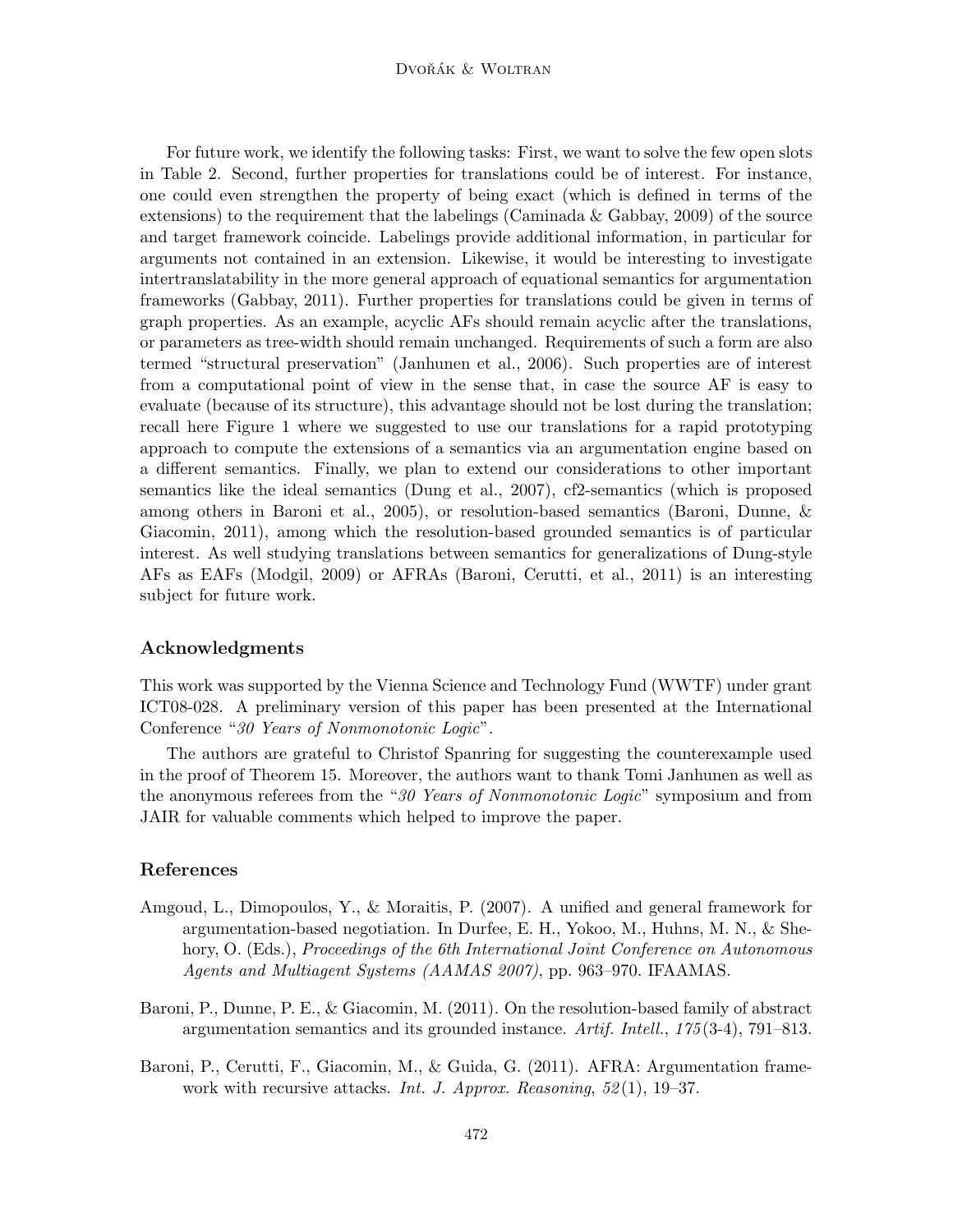- Baroni, P., & Giacomin, M. (2009). Semantics of abstract argument systems. In Rahwan, I., & Simari, G. (Eds.), *Argumentation in Artificial Intelligence*, pp. 25–44. Springer.
- Baroni, P., Giacomin, M., & Guida, G. (2005). SCC-recursiveness: A general schema for argumentation semantics. *Artif. Intell.*, *168* (1-2), 162–210.
- Baumann, R., & Brewka, G. (2010). Expanding argumentation frameworks: Enforcing and monotonicity results. In Baroni, P., Cerutti, F., Giacomin, M., & Simari, G. R. (Eds.), *Proceedings of the 3rd Conference on Computational Models of Argument* (*COMMA 2010*), Vol. 216 of *Frontiers in Artificial Intelligence and Applications*, pp. 75–86. IOS Press.
- Bench-Capon, T. J. M., & Atkinson, K. (2009). Abstract argumentation and values. In Rahwan, I., & Simari, G. (Eds.), *Argumentation in Artificial Intelligence*, pp. 45–64. Springer.
- Bench-Capon, T. J. M., & Dunne, P. E. (2005). Argumentation in AI and law: Editors' introduction. *Artif. Intell. Law*, *13* (1), 1–8.
- Besnard, P., & Hunter, A. (2001). A logic-based theory of deductive arguments. *Artif. Intell.*, *128*, 203–235.
- Brewka, G., Dunne, P. E., & Woltran, S. (2011). Relating the semantics of abstract dialectical frameworks and standard AFs. In *Proceedings of the 22nd International Joint Conference on Artificial Intelligence* (*IJCAI 2011*), pp. 780–785. AAAI Press.
- Caminada, M. (2006). Semi-stable semantics. In Dunne, P. E., & Bench-Capon, T. J. M. (Eds.), *Proceedings of the 1st Conference on Computational Models of Argument* (*COMMA 2006*), Vol. 144 of *Frontiers in Artificial Intelligence and Applications*, pp. 121–130. IOS Press.
- Caminada, M., & Amgoud, L. (2007). On the evaluation of argumentation formalisms. *Artif. Intell.*, *171* (5-6), 286–310.
- Caminada, M., & Gabbay, D. (2009). A logical account of formal argumentation. *Studia Logica*, *93* (2), 109–145.
- Cayrol, C., & Lagasquie-Schiex, M. (2009). Bipolar abstract argumentation systems. In Rahwan, I., & Simari, G. (Eds.), *Argumentation in Artificial Intelligence*, pp. 65–84. Springer.
- Coste-Marquis, S., Devred, C., & Marquis, P. (2005). Symmetric argumentation frameworks. In Godo, L. (Ed.), *Proceedings of the 8th European Conference on Symbolic and Quantitative Approaches to Reasoning with Uncertainty* (*ECSQARU 2005*), Vol. 3571 of *Lecture Notes in Computer Science*, pp. 317–328. Springer.
- de Bruijn, J., Eiter, T., & Tompits, H. (2008). Embedding approaches to combining rules and ontologies into autoepistemic logic. In Brewka, G., & Lang, J. (Eds.), *Proceedings of the 11th International Conference on Principles of Knowledge Representation and Reasoning (KR2008)*, pp. 485–495. AAAI Press.
- Delgrande, J. P., & Schaub, T. (2005). Expressing default logic variants in default logic. *J. Log. Comput.*, *15* (5), 593–621.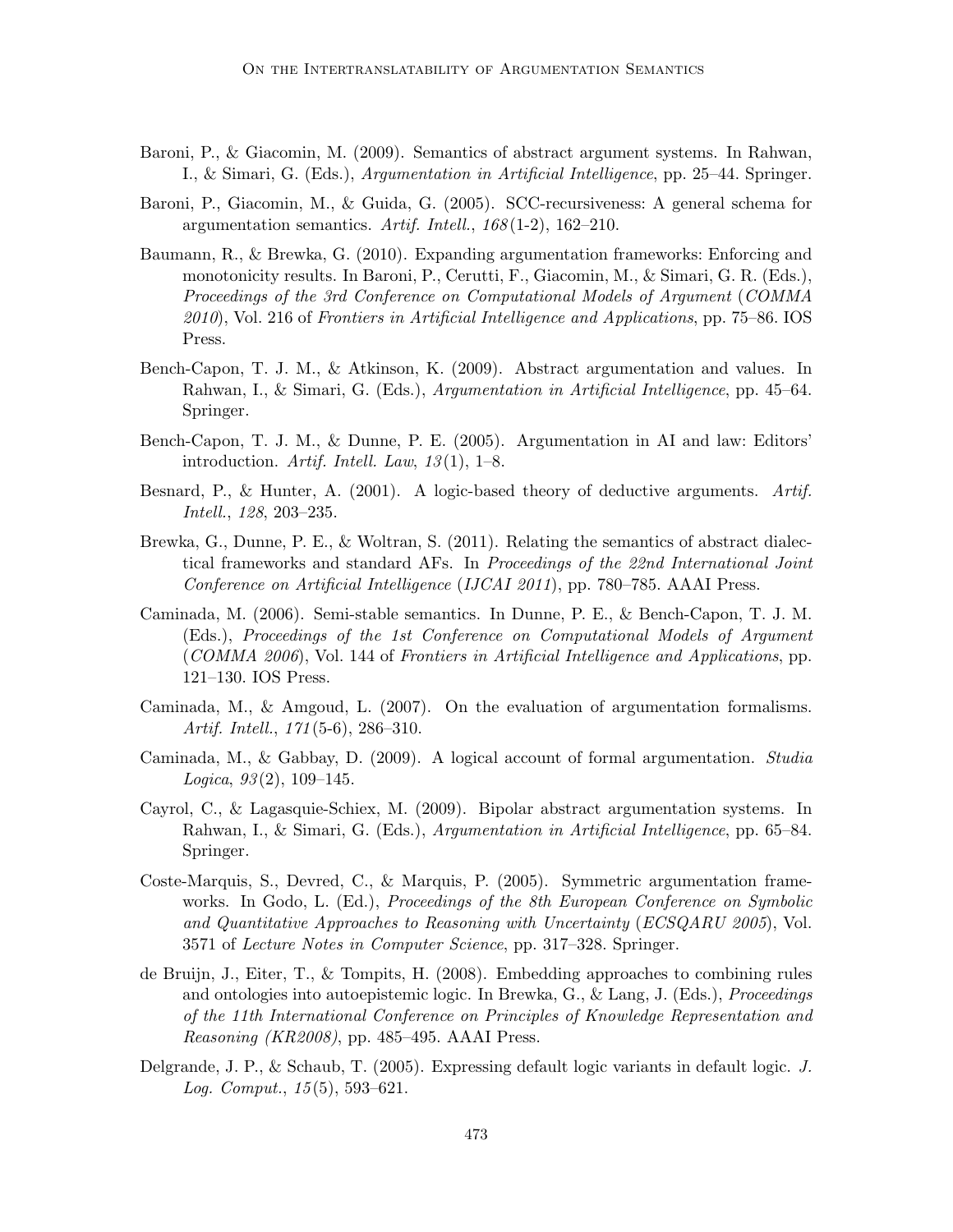- Denecker, M., Marek, W., & Truszczyński, M. (2003). Uniform semantic treatment of default and autoepistemic logics. *Artif. Intell.*, *143* (1), 79–122.
- Dimopoulos, Y., & Torres, A. (1996). Graph theoretical structures in logic programs and default theories. *Theor. Comput. Sci.*, *170* (1-2), 209–244.
- Dung, P. M. (1995). On the acceptability of arguments and its fundamental role in nonmonotonic reasoning, logic programming and n-person games. *Artif. Intell.*, *77* (2), 321–358.
- Dung, P. M., Mancarella, P., & Toni, F. (2007). Computing ideal sceptical argumentation. *Artif. Intell.*, *171* (10-15), 642–674.
- Dunne, P. E., & Bench-Capon, T. J. M. (2002). Coherence in finite argument systems. *Artif. Intell.*, *141* (1/2), 187–203.
- Dunne, P. E., & Caminada, M. (2008). Computational complexity of semi-stable semantics in abstract argumentation frameworks. In Hölldobler, S., Lutz, C., & Wansing, H. (Eds.), *Proceedings of the 11th European Conference on Logics in Artificial Intelligence* (*JELIA 2008*), Vol. 5293 of *Lecture Notes in Computer Science*, pp. 153–165. Springer.
- Dvořák, W., & Woltran, S.  $(2010)$ . Complexity of semi-stable and stage semantics in argumentation frameworks. *Inf. Process. Lett.*, *110* (11), 425–430.
- Gabbay, D. M. (2009). Fibring argumentation frames. *Studia Logica*, *93* (2-3), 231–295.
- Gabbay, D. M. (2011). Equational approach to argumentation networks. Unpublished draft.
- Gottlob, G. (1995). Translating default logic into standard autoepistemic logic. *J. ACM*, *42* (4), 711–740.
- Imielinski, T. (1987). Results on translating defaults to circumscription. *Artif. Intell.*, *32* (1), 131–146.
- Janhunen, T. (1999). On the intertranslatability of non-monotonic logics. *Ann. Math. Artif. Intell.*, *27* (1-4), 79–128.
- Janhunen, T., Niemelä, I., Seipel, D., Simons, P., & You, J.-H. (2006). Unfolding partiality and disjunctions in stable model semantics. *ACM Trans. Comput. Log.*, *7* (1), 1–37.
- Konolige, K. (1988). On the relation between default and autoepistemic logic. *Artif. Intell.*, *35* (3), 343–382.
- Liberatore, P. (2007). Bijective faithful translations among default logics. *CoRR*, *abs/0707.3781*.
- Marek, W., & Truszczyński, M. (1993). *Nonmonotonic Logic: Context Dependent Reasoning*. Springer.
- Modgil, S. (2009). Reasoning about preferences in argumentation frameworks. *Artif. Intell.*, *173* (9-10), 901–934.
- Modgil, S., & Bench-Capon, T. J. M. (2011). Metalevel argumentation. Accepted for publication in *J. Log. Comput.*. Available at http://dx.doi.org/doi:10.1093/logcom/ exq054.
- Moore, R. C. (1985). Semantical considerations on nonmonotonic logic. *Artif. Intell.*, *25*, 75–94.